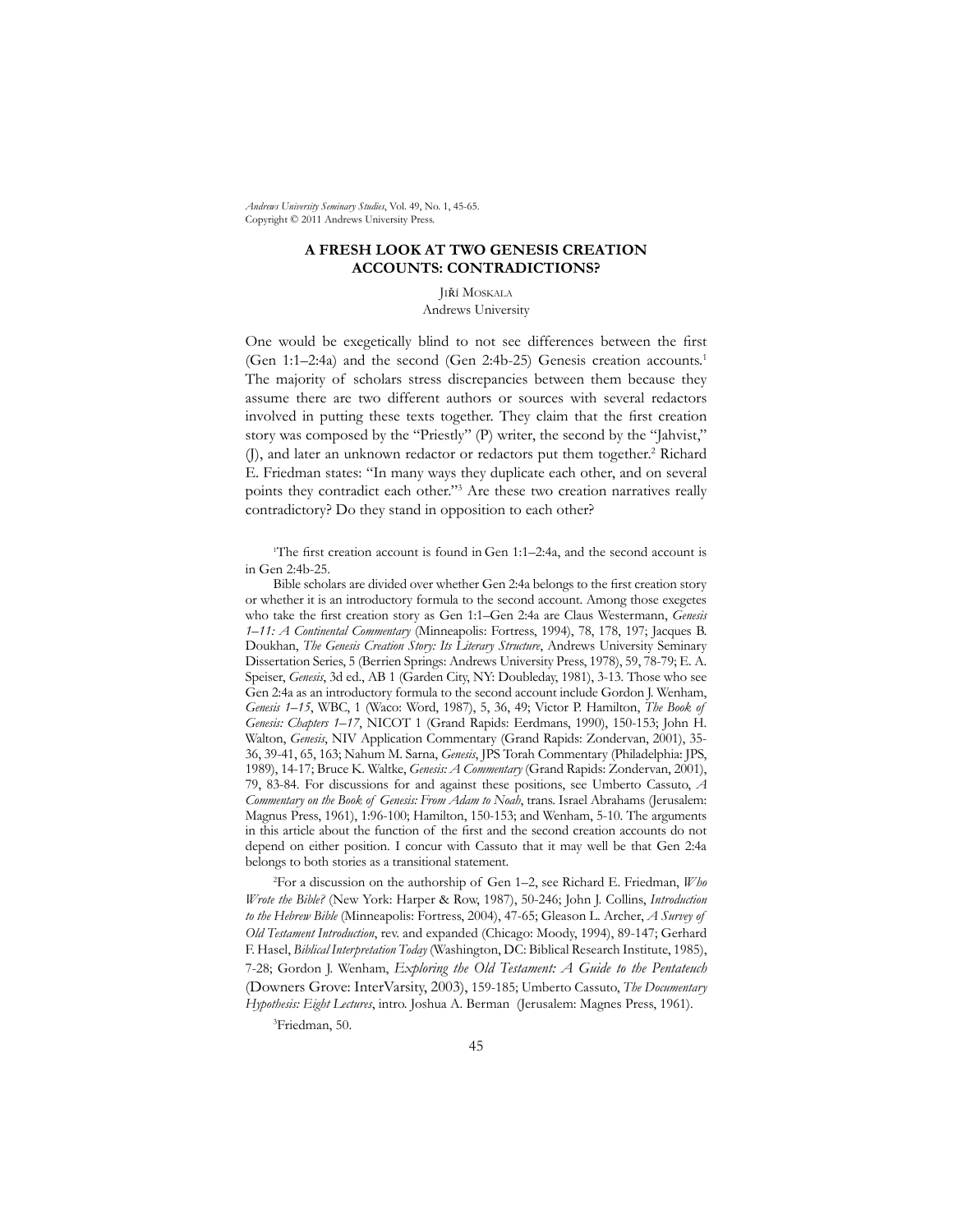In this article, we will examine twelve differences between the two creation accounts that point to a complementary relationship between them, followed by theological-exegetical responses to objections to understanding the Genesis creation accounts as being complementary in nature.

# *An Examination of the Differences and Contrasts between the Genesis Creation Accounts*

In this section, we will explore twelve differences or contrasts between the two creation accounts of Genesis that appear to point toward a complementary relationship rather than toward different authors or sources.

### 1. Number of Creation Days

The first narrative describes seven days of creative activity. However, the second account focuses on only one day of activity out of seven—the sixth one—because it begins with the creation of man (2:7) and culminates with the creation of woman and the institution of marriage (2:22-25). These activities correspond with God's actions performed on the sixth day in Gen 1:26-28.

### 2. Names of God

The first story consistently uses the Hebrew term *Elohim* as the name of God. This term refers to a transcendent, mighty, sovereign, and universal God of all humanity.<sup>4</sup> The second account employs the proper name for God, the holy Tetragrammaton *YHWH*, which points to a personal, immanent, close, and covenant God of his people.<sup>5</sup> Umberto Cassuto convincingly argues that the use of these two different divine names in the biblical creation accounts is theologically deliberate and not evidence for two different authors or literary sources. He notes that "One thing appears to me to be beyond doubt, that the variations in the choice of the Divine Names did not come about accidentally but by design."6 To demonstrate that *Elohim* and *YHWH* are the same God, the author of the second account always speaks of God as *YHWH Elohim*. 7

4 The term God (*Elohim*) is used thirty-five times in the first account: 1:1, 2, 3, 4 (twice), 5, 6, 7, 8, 9, 10 (twice), 11, 12, 14, 16, 17, 18, 20, 21 (twice), 22, 24, 25 (twice), 26, 27 (twice), 28 (twice), 29, 31; 2:2, 3 (twice).

5 For the different nuances of these two divine names, see esp. Cassuto, *The Documentary Hypothesis*, 30-33.

6 Ibid., 17.

7 The designation *YHWH Elohim* is used eleven times in the second creation narrative: Gen 2:4b, 5, 7, 8, 9, 15, 16, 18, 19, 21, 22.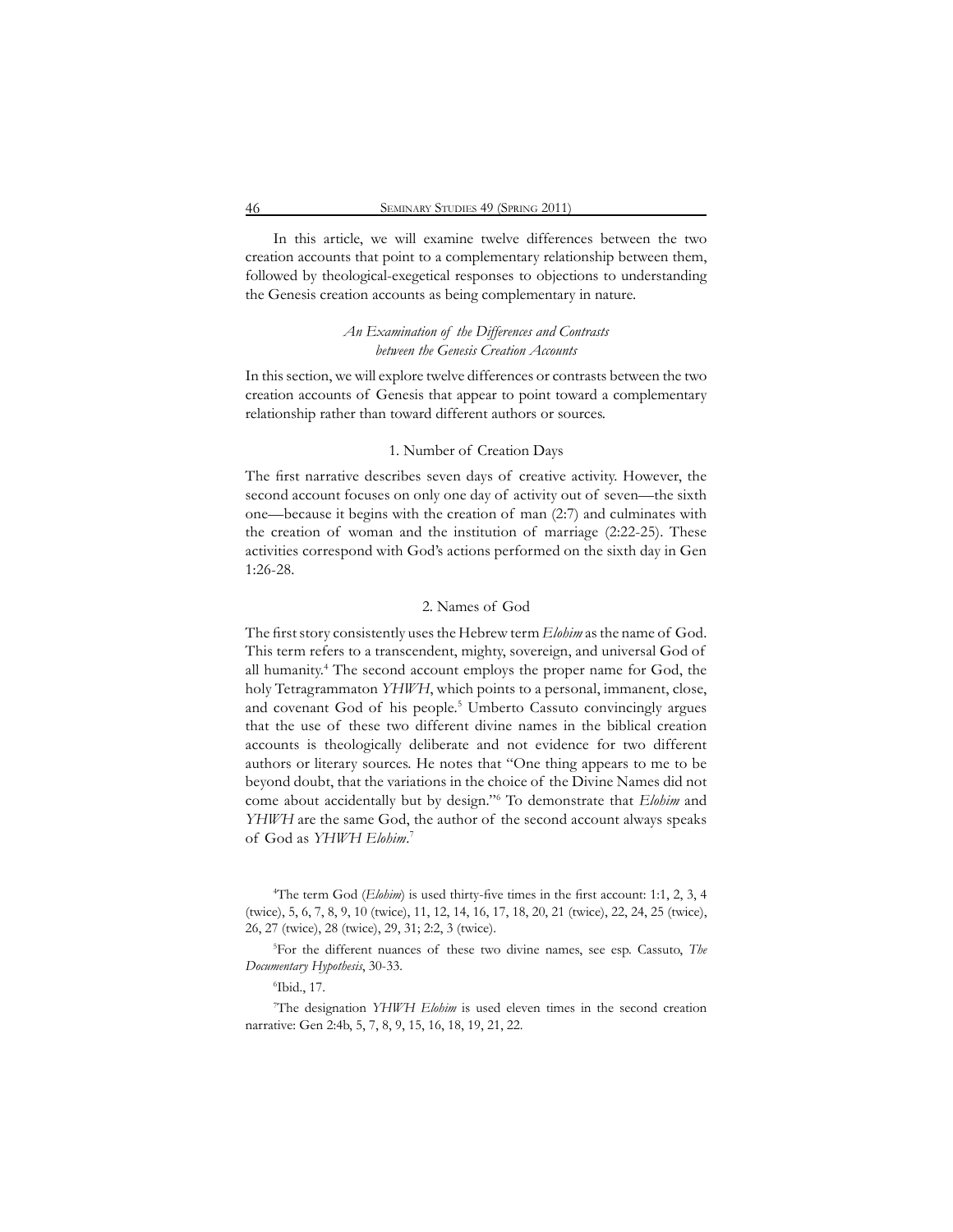### 3. Manner of Creation

In the first narrative, God creates by his Word and from a distance. The phrase *wayyo'mer Elohim* ("and God said") is repeated ten times for emphasis (Gen 1:3, 6, 9, 11, 14, 20, 24, 26, 28, 29; cf. Ps 33:6, 9: "By the word of the Lord were the heavens made, . . . . For he spoke, and it came to be; he commanded, and it stood firm"). The Hebrew verb *bārā'* ("created") is employed three times in Gen 1:27, and the cohortative form of the verb *'āsāh* ("let us make") is used in Gen 1:26 in order to describe God's creative activity in relationship to humans. On the other hand, the second story depicts God's personal involvement in creating humans by taking the ground, forming Adam (word *yāṣar* ["form," "shape"] is used),8 and giving him life by "kissing" him (Gen 2:7, 21-22). The Hebrew word *bānāh* ("build," Gen 2:22) is used for creating a woman, God's final masterpiece, thus pointing to him as an architect.

### 4. Meaning of the Word "Day"

Genesis 1 uses the term  $y \partial m$  ("day")<sup>9</sup> to designates the literal twenty-four-hour periods of time that mark the days of creation (see discussion below). The second account uses the idiomatic expression *byôm* (lit. "in a day"), which means "when" (Gen 2:4, 17).<sup>10</sup>

8 Elsewhere in the Bible, the term *yôṣer* (participial form of the root *yāṣar*) describes a potter making clay vessels (see Jer 18:1-6). Thus the creation story points to God as a potter. The Hebrew word *yāṣar* is also mentioned for God's forming specific animals and birds that he brought to Adam for naming (Gen 2:19).

9 In the first biblical creation account, the noun *yôm* is mentioned in relationship to each of the seven days of the creation week, and this term is consistently used in the singular with numerals, but without the definite article, preposition, suffix, or comparative particle—Gen 1:5b, 8, 13, 19, 23, 31; 2:3. This word is mentioned once in each day of creation and is always situated at the very end of each described day of creation (with the exception of the seventh day, which is mentioned three times for emphasis).

Gen 2:2 utilizes the expression *bayyôm* ("in the day") twice, pointing particularly to the seventh-day Sabbath, when God's creation activity was culminated and finished on that day.

The expression *hayyôm* ("the day") is used twice (Gen 1:14, 16) and has a different meaning. This expression stresses the fact that God appointed the sun and moon to divide between the day (a bright part of the day with sunlight; cf. Gen 1:5a) and the night (a dark part of the day governed by the moon). In this context, another occurrence of *bayyôm* (used also in Gen 2:2, and thus altogether three times in the first account) appears in the phrase these lights should "rule over the day and over the night" (Gen 1:18).

The word "day" occurs once in the plural form, together with the conjunction "and" and the preposition *lamed* "for" in the form of *uleyāmîm* ("and for days," Gen 1:14), i.e., the sun and moon divide time into seasons, days, and years.

<sup>10</sup>See Wenham, *Genesis 1–15*, 68. "When God finished creating the heavens and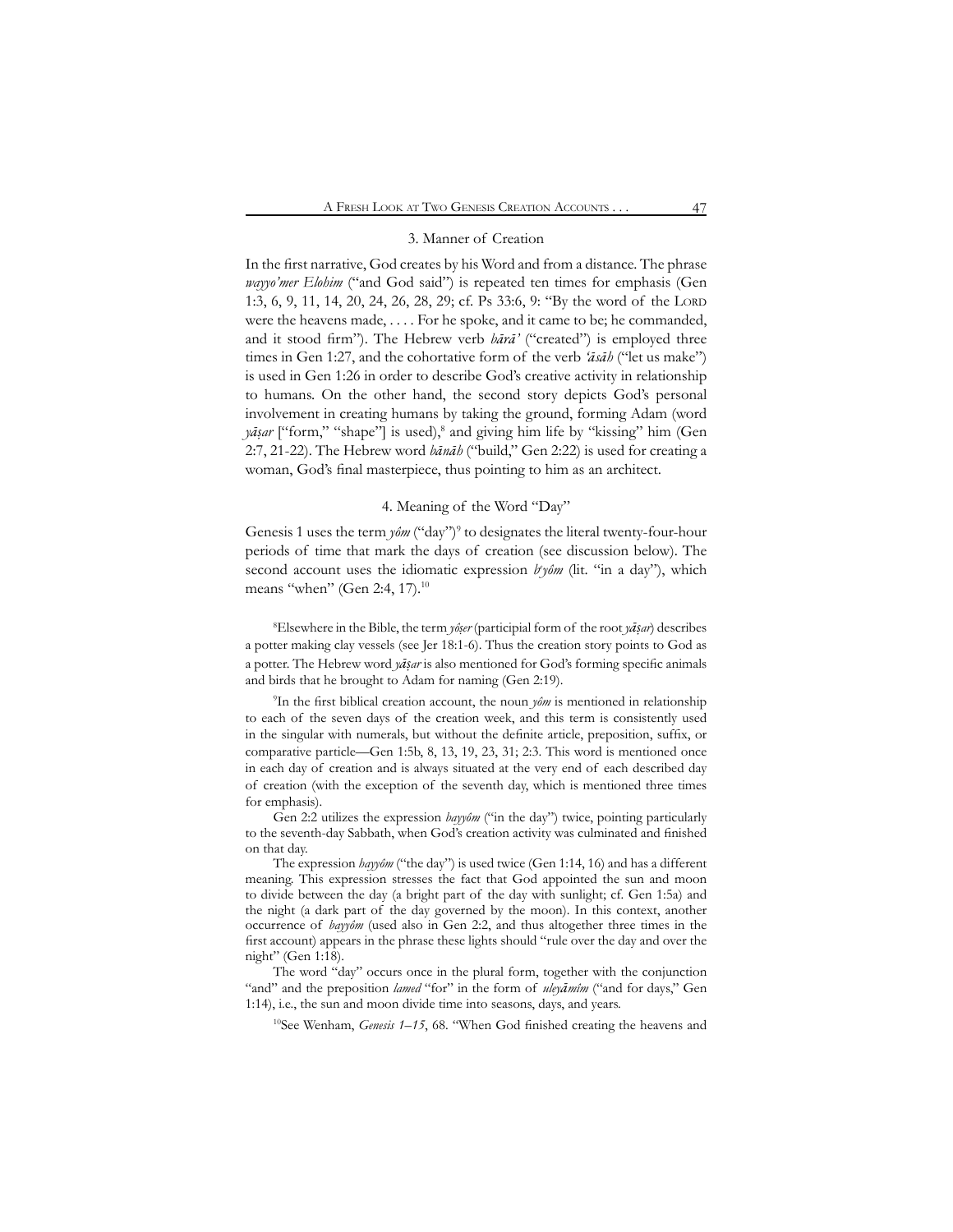### 5. "Good" Versus "Not Good"

The first narrative states six times that everything God created was good (*tôb*; Gen 1:4, 10, 12, 18, 21, 25). Finally, when God completed all his physical creative activities, he proclaimed that everything was "very good" (*tôb me'od*; Gen 1:31). This sevenfold repetition is in tension with God's statement in the second narrative that "It is not good for the man to be alone" (2:18).<sup>11</sup>

### 6. Absence of the Garden of Eden

The first account does not mention "the garden of Eden" (*gan-b'eden*), while the story of the second account revolves around and in it (see esp. Gen 2:8-22).

#### 7. Merism of the Heaven and Earth

The first account begins with the profound proclamation: "In the beginning God created the heavens and the earth" (Gen 1:1) and concludes with "these are the genealogies of the heavens and the earth" (Gen 2:4a). This literary structure contains the merism "the heavens and the earth," which points in its specific context to the general understanding that God is the Creator of everything—the whole universe.12 Between this *inclusio*, the author describes what was created in the different habitats of Earth, with the stress lying on the Earth and its surroundings.13 By contrast, the second account's emphasis is on the events related to the Earth, as demonstrated in its introductory phrase "earth and heavens" (Gen 2:4b) that are a reverse order of the opening words of Gen 1:1, and on the creation of Adam, the Garden of Eden, and his wife.<sup>14</sup>

earth, there was not yet . . ." (Gen 2:4b-5). The same is true of God's categorical statement: "When you will eat from the forbidden fruit, you will surely die" (Gen 2:17). See also, e.g., Gen 3:5; 5:1-2; 21:8; 30:33; 35:3; Exod 6:28; 10:28.

<sup>11</sup>It is true that the Hebrew adjective "good" (*tôb*) describes the fruit of the trees and gold (Gen 2:9, 12), and it is also employed in the specific phrase about the Tree of the Knowledge of Good and Evil (*tôb wārā'* ; Gen 2:9, 17).

<sup>12</sup>See Jiří Moskala, "Interpretation of *b're'šît* in the Context of Genesis 1:1-3," *AUSS* 49 (2011): 42, n. 28. The phrase "thus the heavens and the earth were completed in all their vast array" (Gen 2:1) appears right after the six days of physical creation and acknowledges that God tangibly created everything needed for life on Earth. However, until that point a crucial thing was missing, the spiritual dimension—putting humans into relationship with God. Only after this preliminary conclusion (2:1), the value of the Sabbath is presented (2:2-3). In this way, the creation story is made theocentric (for details, see my article "The Sabbath in the First Creation Account," *JATS* 13/1 [2002]: 55-66).

13On the three habitats, see Richard M. Davidson, "The Biblical Account of Origins," *JATS* 14/1 (2003): 34-36.

14Consider the following vocabulary and phrases used in the Genesis creation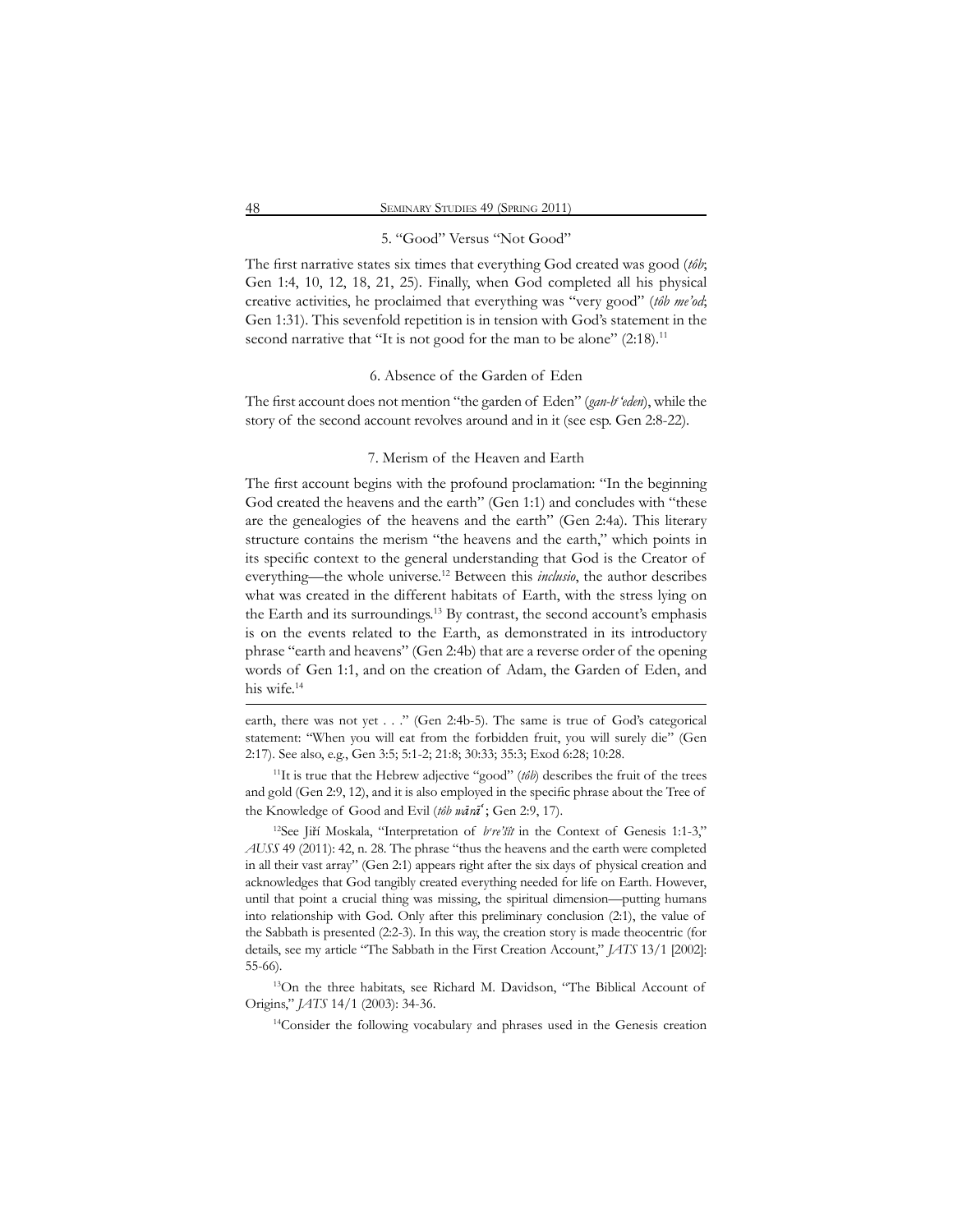### 8. Not Yet

According to the first account, everything was very good (Gen 1:31), meaning that there was no sin in the new creation. This is eloquently accentuated and explicitly elaborated in the introduction to the second narrative. Because sin was absent and evil had not yet marred the perfect world when God created the earth and the heavens, four things were not yet present (Gen 2:4b-5):<sup>15</sup> (1) the shrub of the field (*sîaḥ hassādeh*), (2) the plant of the field (*'eseb hassādeh*), (3) rain (*himtîr*), and (4) the cultivation of the ground (*la'abod 'et-hā'adāmāh*). This description is given in anticipation of Genesis 3, where the story of the original sin is recounted, and when mistrust and the disobedience of the first couple will bring a change for the worse to everything.16 The consequences of sin will be dramatic: the shrub of the field will appear because the ground was cursed, and thorns and thistles will be produced. As a result, humans will need to work in their fields and cultivate the land to have a crop. By sweat and painful labor, they will toil for their food (Gen 3:17-19).

### 9. Details in the Creation of Adam and Eve

The first account stresses that humans, both man and woman, were created in the image of God (Gen  $1:26-27$ ).<sup>17</sup> The second narrative provides details

accounts (without paying close attention to whether the definite article or preposition are employed or not) in order to see this emphasis: "the heavens and the earth" (Gen 1:1; 2:4a); "the heavens and the earth and all their hosts [with all their vast array]" (Gen 2:1); "the earth and the heavens" (Gen 2:4b); "the heavens" (*šāmāyim*; Gen 1:8, 9, 14, 15, 17, 20); "the sky" (*rāqîa'*; Gen 1:6, 7 [3x], 8, 14, 15, 17, 20); "the beasts of the earth" (*ḥayyat hā'āreṣ*; Gen 1:24, 25, 30); "the birds of the heavens" (*'ôp haššāmayim*; Gen 1:26, 28, 30; 2:19, 20); "the earth" ('*ereṣ*; Gen 1:2, 10, 11 [twice], 12, 15, 17, 20, 22, 24, 26 [twice], 28 [twice], 29, 30; 2:5 [twice], 6, 11, 12, 13); "the ground" ('*adāmāh*; Gen 1:25; 2:5, 6, 7, 9, 19); "the dry land" (*yabbāšāh*; Gen 1:9, 10); "water" (*mayim*; Gen 1:2, 6 [3x], 7 [twice], 9, 10, 20, 21, 22); "sea" (*yammîm*; Gen 1:10, 22); "the river (*nāhār*; 2:10, 13, 14 [twice]); "the garden" (*gan*; Gen 2:8-10, 15, 16).

<sup>15</sup>Jacques B. Doukhan, "When Death Was Not Yet: The Testimony of Biblical Creation" (unpublished paper, Andrews University, 2010); Randall Younker, "Genesis 2: A Second Creation Account?" in *Creation, Catastrophe, and Calvary*, ed. John T. Baldwin (Hagerstown, MD: Review and Herald, 2000), 69-78.

16About the close relationship between Genesis 2 and 3, see Roberto Ouro, "The Garden of Eden Account: The Chiastic Structure of Genesis 2–3," *AUSS* 40 (2002): 219-243. See also Roberto Ouro, "Linguistic and Thematic Parallels Between Genesis 1 and 3," *JATS* 13/1 (2002): 44-54.

<sup>17</sup>To be created in God's image does not mean that humans were created as junior or "small" gods, but that (1) humans can relate to God as a person and communicate with him; (2) man and woman should rule over God's creation as his representatives, exercise a delegated authority, and are responsible to him; (3) humans should reflect his character as human beings and should cultivate loving and kind-hearted relationships together as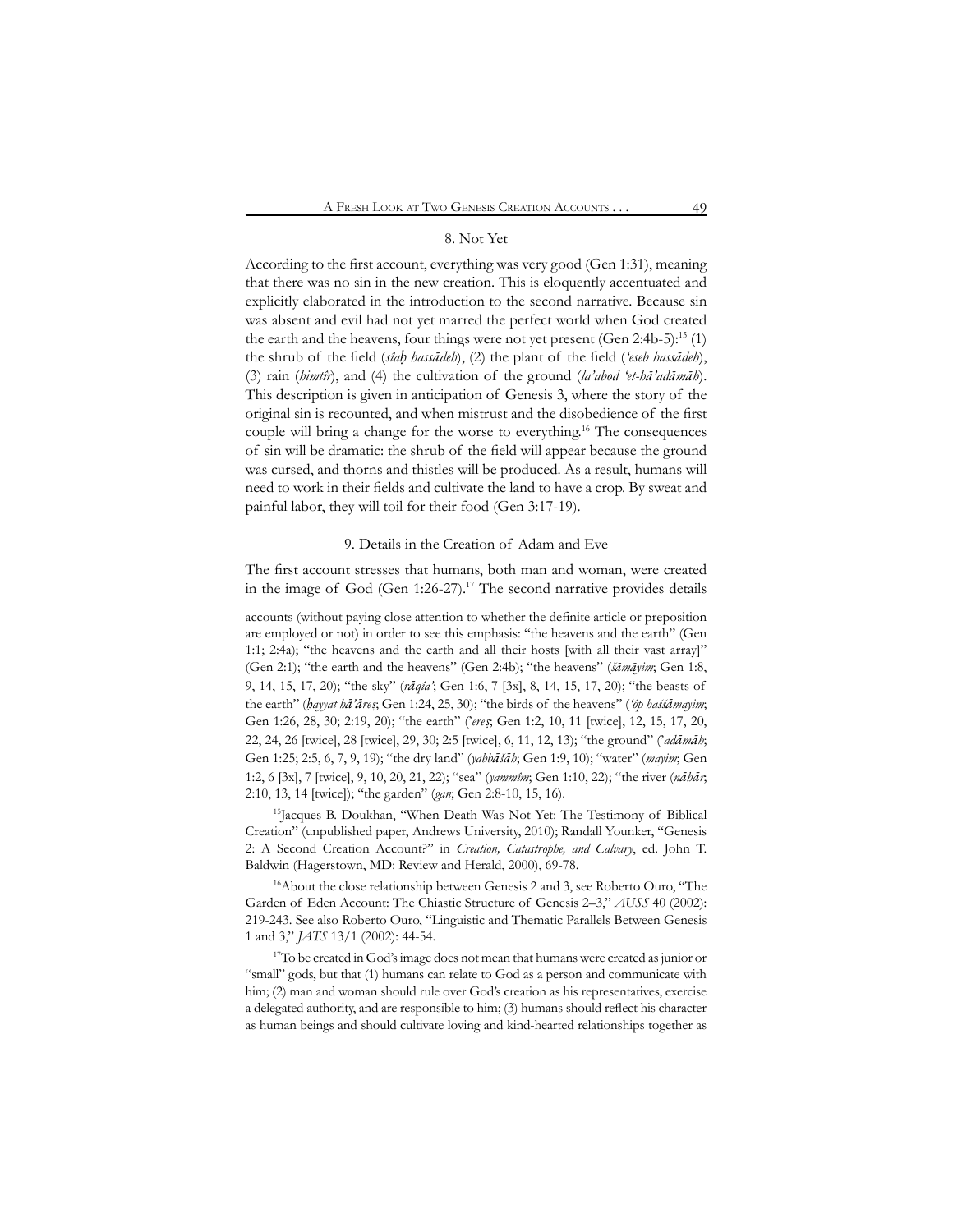regarding the creation of man (Gen 2:7) and woman (Gen 2:22-23) to demonstrate that the two beings belong together. God made them through his direct intervention. The creation of woman is stated for several reasons: (a) to underscore Adam's need of a partner; (b) to emphasize that a wife is God's gift; (c) to demonstrate that the wife is equal to the man; and (d) to underscore the institution of marriage. These details present God as the one who created marriage for humans and who wants them to be happy by bringing two individuals together to become one.

#### 10. First Commandments

The first narrative includes several imperatives that humans need to exercise: to "be fruitful" "multiply," and "fill" the earth, and to "subdue" and "rule over" it (Gen 1:28), while the second account mentions another two of God's commands<sup>18</sup> in relationship to eating from the trees in the Garden of Eden (2:16-17). God provided vegetarian food for humans (as well as for animals), commands freedom to enjoy it, but at the same time gives one limitation in order to maintain their sense of humanness, fragility, and dependence: they should not eat from the Tree of the Knowledge of Good and Evil.

### 11. A Different Sequence of Themes

The first narrative presents three topics, which God himself mentions in his speeches to the first couple—sex  $(1:28a)$ , work  $(1:28b)$ , and food  $(1:29)$ —so that humans will know the proper usage of human mundane activities. The second account also deals with these themes, but in a different order: work (2:15), food (Gen 2:16-17), and the intimate relationship between husband and wife (2:24).19

living beings; (4) humans are created as unique persons with unique faculties and abilities as God is also unique, so they need to cultivate this individual uniqueness in order to be a blessing to each other in order to bring an irreplaceable personal contribution.

For discussion about what it means to have the image of God, see Wenham, *Genesis 1–15*, 29-32; Millard J. Erickson, *Christian Theology* (Grand Rapids: Baker, 1983- 1985), 495-517; Alister E. McGrath, *Christian Theology: An Introduction* (Cambridge: Blackwell, 1997), 423-425; Wayne Grudem, *Systematic Theology: An Introduction to Biblical Doctrine* (Grand Rapids: Zondervan, 1994), 442-450; Richard M. Davidson, *Flame of Yahweh: Sexuality in the Old Testament* (Peabody: Hendrickson, 2007), 35-36; D. J. A. Clines, "The Image of God in Man," *TynBul* 19 (1968): 53-103; and Richard Rice, *The Reign of God* (Berrien Springs: Andrews University Press, 1985), 110-118.

<sup>&</sup>lt;sup>18</sup>It is noteworthy to observe that the root  $\sinh i$  is used here for the first time in the Hebrew Bible. It is the Hebrew root from which "commandment" is derived.

<sup>&</sup>lt;sup>19</sup>It is significant to note that according to Matt 19:4-5, the statement of Gen 2:24 is directly assigned to God himself by Jesus.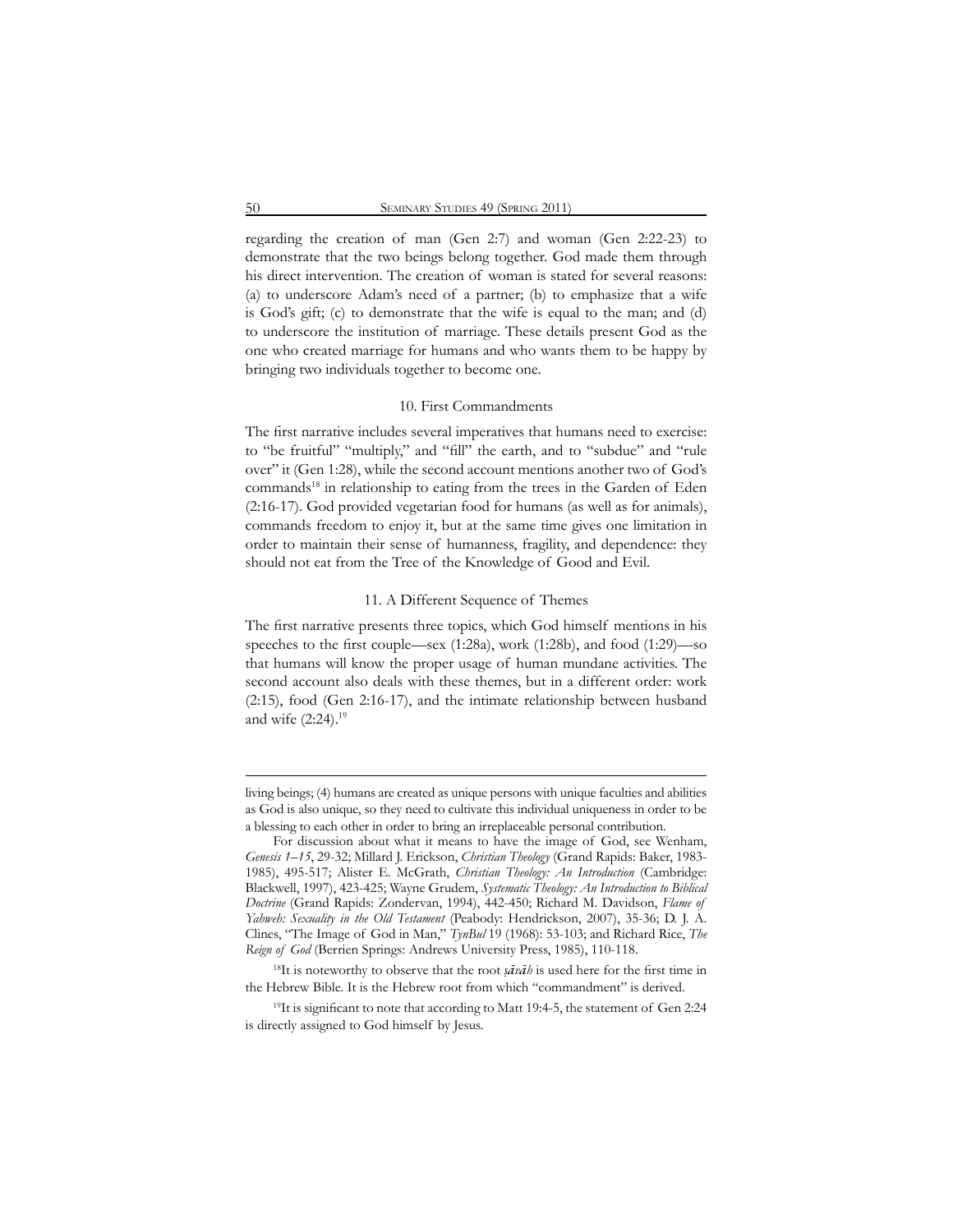### 12. The Purpose of Each Account

Each account has a specific purpose in view. The first narrative culminates with the seventh-day Sabbath, which puts God's presence into human life and establishes humans' dependency upon him. This theocentric account institutes a vertical relationship between God and people, which both parties could cultivate to maintain happiness, and, specifically for the man and woman, to sustain their humanity and ability to grow into the fullness of their potential. This existential dimension is complemented in the second story by putting humans into relationship to one another, namely, by establishing a horizontal relationship between the husband and wife from which springs all other relationships among people.20

The Genesis literary structures support this conclusion. After the magnificent and unparalleled introduction in Gen 1:1-2, the first narrative continues with two clusters of three days (formation on days one to three and filling on days four to six). After the prepared space was inhabited, the seventh-day Sabbath brings the whole narrative to a climax by putting humanity into relationship with God. The progressive literary structure of the second account in seven sections is as follows:<sup>21</sup>

Introduction (2:4b-6)

1. Formation of Man (2:7)

2. Planting a Garden of Eden, Plants, Four Rivers, the Task (2:8-15)

3. The Lord's First Two Commandments (2:16-17)

4. God's Plan to make a Companion for Adam (2:18)

5. Naming of Animals and Birds (2:19-20)

6. Creation of Woman (2:21-22)

7. Institution of Marriage (2:23-24)

Epilogue (2:25).

It becomes evident that the Sabbath (the climax of the first account) and marriage (the apex of the second narrative) are the summits of these

<sup>20</sup>One can summarize both biblical accounts of creation with the word "relationship." The purpose of the first narrative (Gen 1:1–2:4a) is about establishing a relationship between God and humans, and the second account (Gen 2:4b-25) is about building a relationship in the most essential human bond, marriage. These two relationships, vertical and horizontal, are complementary and must always come in the described ordered sequence so that life can be meaningful, beautiful, and happy. First comes a cultivation of a loving relationship with God, then with our marriage partner, and finally with others. The closer we are to God, the closer we should be to our spouses and to others. Only God can provide all the resources for life so we can be a contribution and blessing to each other. We were created in total dependency upon God; therefore, only from him can we receive all we need for building deep and lasting relationships.

21This structure is built on the pertinent study of Doukhan, *The Genesis Creation Story*, 44-52, 78-79.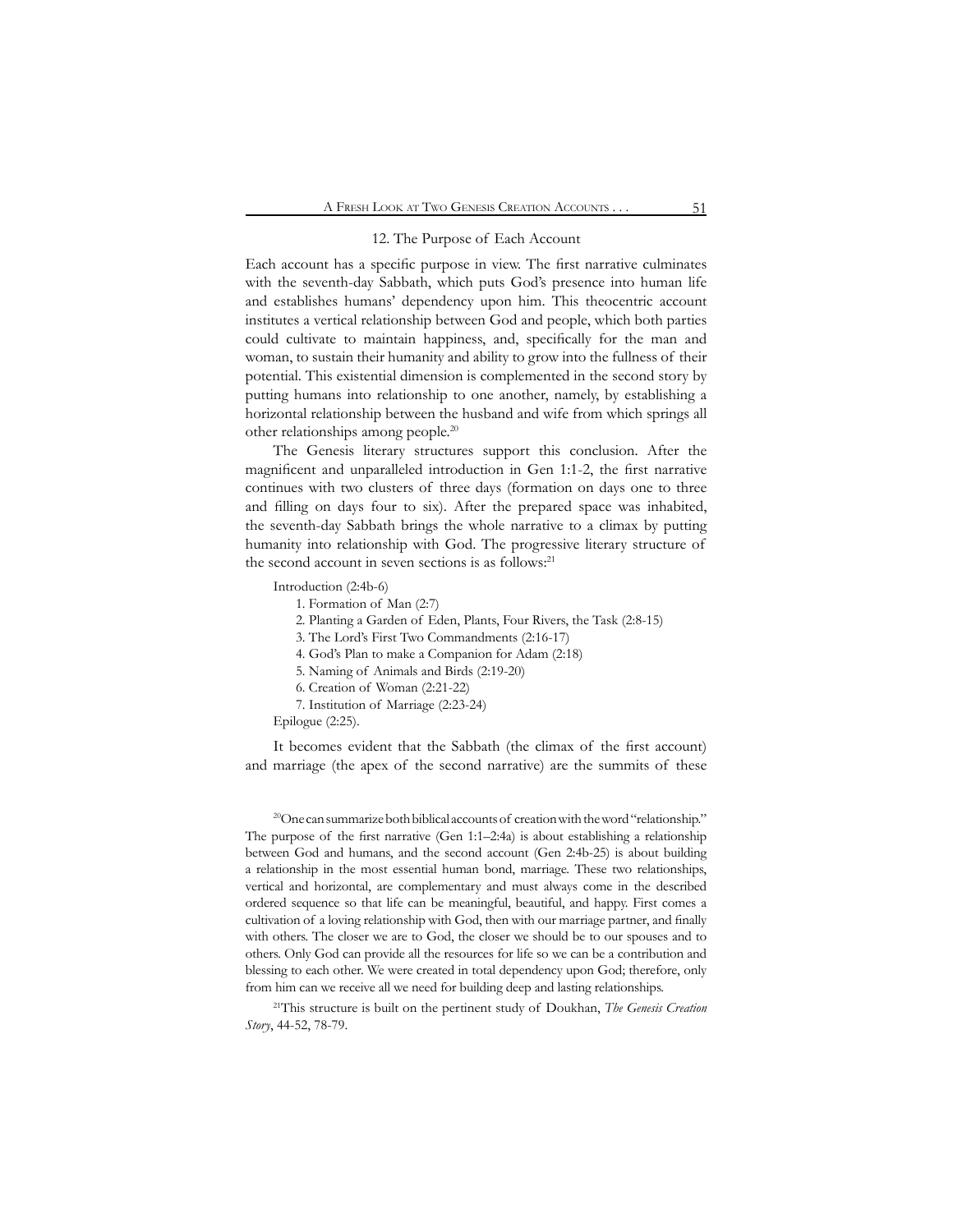two literary structures and provide a purpose for the author.<sup>22</sup> From the very beginning of this revelation, God is presented as the living one who creates life and as the God of relationships because the essence of life is relationship.

## Preliminary Conclusion

The two stories are in parallel. The differences between the accounts, if studied in their particular contexts, do not contradict each other, but are complementary.<sup>23</sup> Each account presents a view from its specific angle (Genesis 1 is universal, while Genesis 2 is immanent and personal); together they paint a magnificent picture of the creation, with both accounts describing the same reality. The second account adds more details that enrich the first account. Thus the narratives belong together, were written purposely from the theological perspective, and have nothing to do with two or more authors/redactors or sources. The plain reading of the Genesis creation text is transparent and its purpose clear: to inform the reader about what really happened at the beginning of and during the creation week.

# *Answering Theological and Exegetical Objections to a Complementary View of the Genesis Creation Accounts*

Some arguments against the complementary view argued for in this article call for close scrutiny.<sup>24</sup> The most surprising element in this debate is the

<sup>22</sup>From the Garden of Eden until today, we have two precious God-given gifts: the Sabbath and marriage. These two vital institutions remind us of life before sin. Humans should remember their roots because without this past there is no meaningful present or future.

 $2^{3}$ This complementarity is self-explanatory; e.g., it is true that the first creation account pinpoints the power of God's word, which created things, but it is never stated that God created humans by his command. The author explains that God first spoke about his intention to create humanity, "Let us make man in our image" (Gen 1:26a), and then he "created" humans in his image (Gen 1:27). The second narrative, then, gives the details of the whole stunning creation process by underscoring that this was done by God's personal involvement (Gen 2:7, 21-22). Thus these two stories do not contradict each other, but bring unique perspectives to the creation scene, bring it to life, and help the reader to better understand God's transcendence and immanence in order to feel God's closeness to humanity.

<sup>24</sup>When I studied at Comenius Protestant Theological Faculty (today Charles University) in Prague more than thirty years ago, some of my Protestant friends and professors, such as Milan Opocensky and Miloslav Bic, supported a more metaphorical approach to Genesis 1–2. They spoke about contradictions between them and on this basis they were defending theistic evolution.

Today a few Seventh-day Adventist theologians follow a similar approach, which demands one to read the Genesis creation story in a nonliteral way. Representative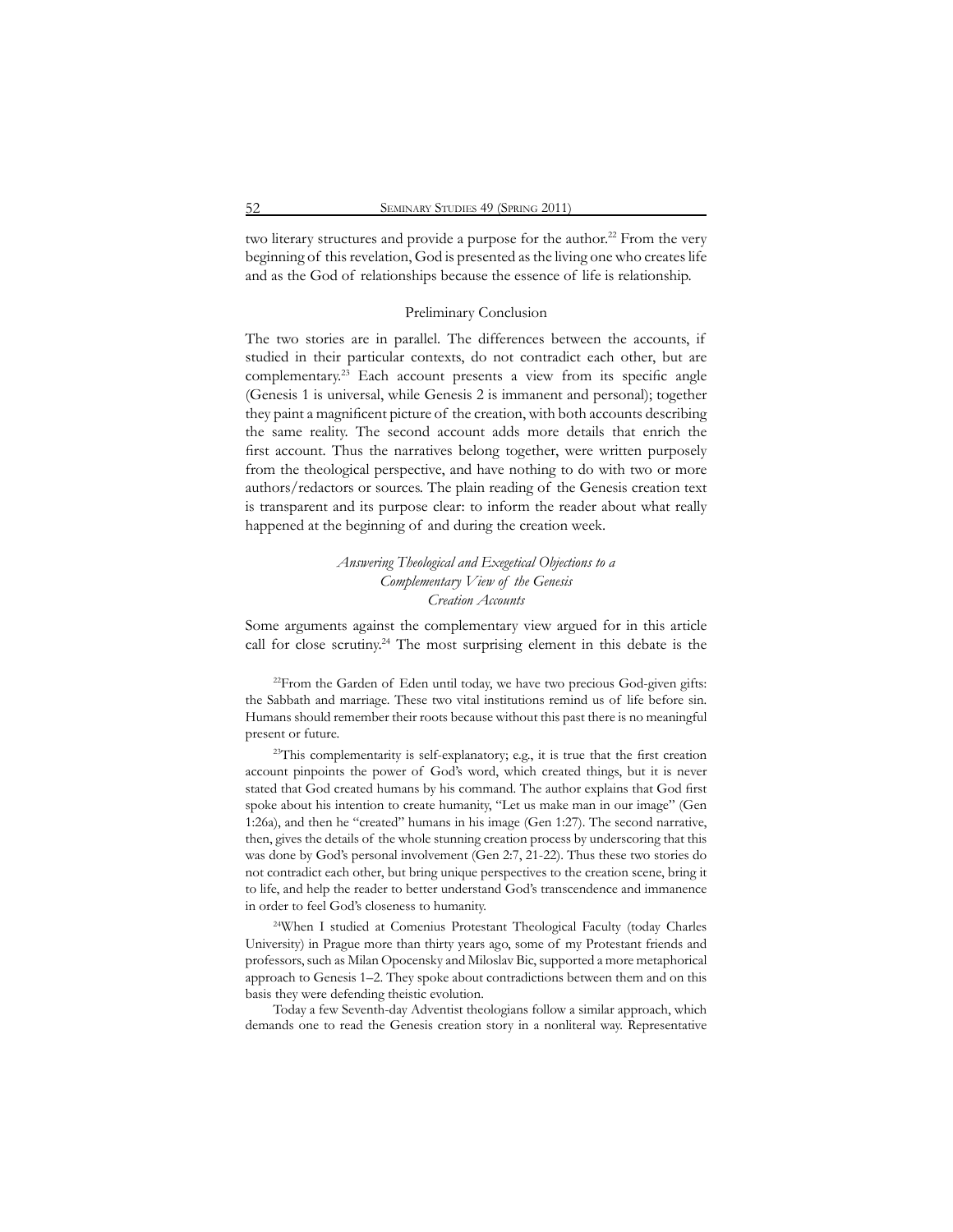strong language that some theologians use in arguments employed against the complimentary view of Genesis 1–2. For them, such explanation is not only unacceptable, it is impossible. Guy, for example, claims that such a literal reading "seems not merely a misunderstanding but a distortion, trivialization, and abuse of the text."25 To deduce from the Genesis creation narratives that life on earth is a recent phenomenon and that God created "by fiat, over a period of six twenty-four-hour, contiguous days . . . is not merely unwarranted but actually refuted by Scriptural evidence."26 It is important, then, to ask what biblical evidence is used in support of positions such as Guy's? What theological and exegetical arguments are used to prove his point? What matters hermeneutically is, first, the intent of the biblical author and, second, the text, whose meaning and interpretation must be determined by its own context. We shall now briefly examine some of the objections to the complementary-account view.<sup>27</sup>

# 25Guy, 93.

<sup>26</sup>Guy, 87. This reasoning opens the way for theistic evolution, for a harmonization of the biblical view of creation (as interpreted by those scholars) with modern science, which maintains that life on Earth needs to be dated to millions of years old. In such harmonization, the biblical text loses and is exegetically and theologically twisted in such a way that the modern scientific view wins the ground. The biblical text is spiritualized and emptied of its intended meaning.

<sup>27</sup>One can drive on this road of supposed contradictions only by accepting some or all of the following critical presuppositions and methodology (1) working with the Documentary Hypothesis; (2) approaching Genesis 1–2 from the perspective of the poetical text of Psalm 104; (3) imposing on the Genesis creation story the perspective of modern science; (4) interpreting the biblical creation story from the cultural perspective provided by the extrabiblical material; (5) not differentiating between the uniqueness of the creation week and the ongoing creation, between macrocreation and microcreation; (6) accepting a historical-critical reconstruction of biblical history and the origin of the biblical books; (7) assuming that the author of Genesis 1 uses correct cosmogony (theology of the origin of the cosmos), but builds it on the common ancient Near Eastern cosmology. For examples and details of these critical presuppositions and methodology, see Baldwin, 35-51; Guy, 86-101; Larry G. Herr, "Genesis One in Historical-Critical Perspective," *Spectrum* 13/2 (1982): 51-62. For a scientific explanation of the origin of life without the acceptance of an evolutionary paradigm or the abovementioned interpretative models, see Leonard Brand, *Faith, Reason, and Earth History: A Paradigm of Earth and Biological Origins by Intelligent Design*, 2d ed. (Berrien Springs: Andrews

examples include articles by Fritz Guy, "The Purpose and Function of Scripture: Preface to a Theology of Creation," in *Understanding Genesis: Contemporary Adventist Perspectives*, ed. Brian S. Bull, Fritz Guy, and Ervin Taylor (Riverside, CA: Adventist Today, 2006), 86-101; and Dalton D. Baldwin, "Creation and Time: A Biblical Reflection," in ibid., 35-51.

Usually when there is an attempt to harmonize recent evolutionary scientific theories with Genesis 1–2, the biblical narratives suffer. They are stripped of their strength, intention, and detail.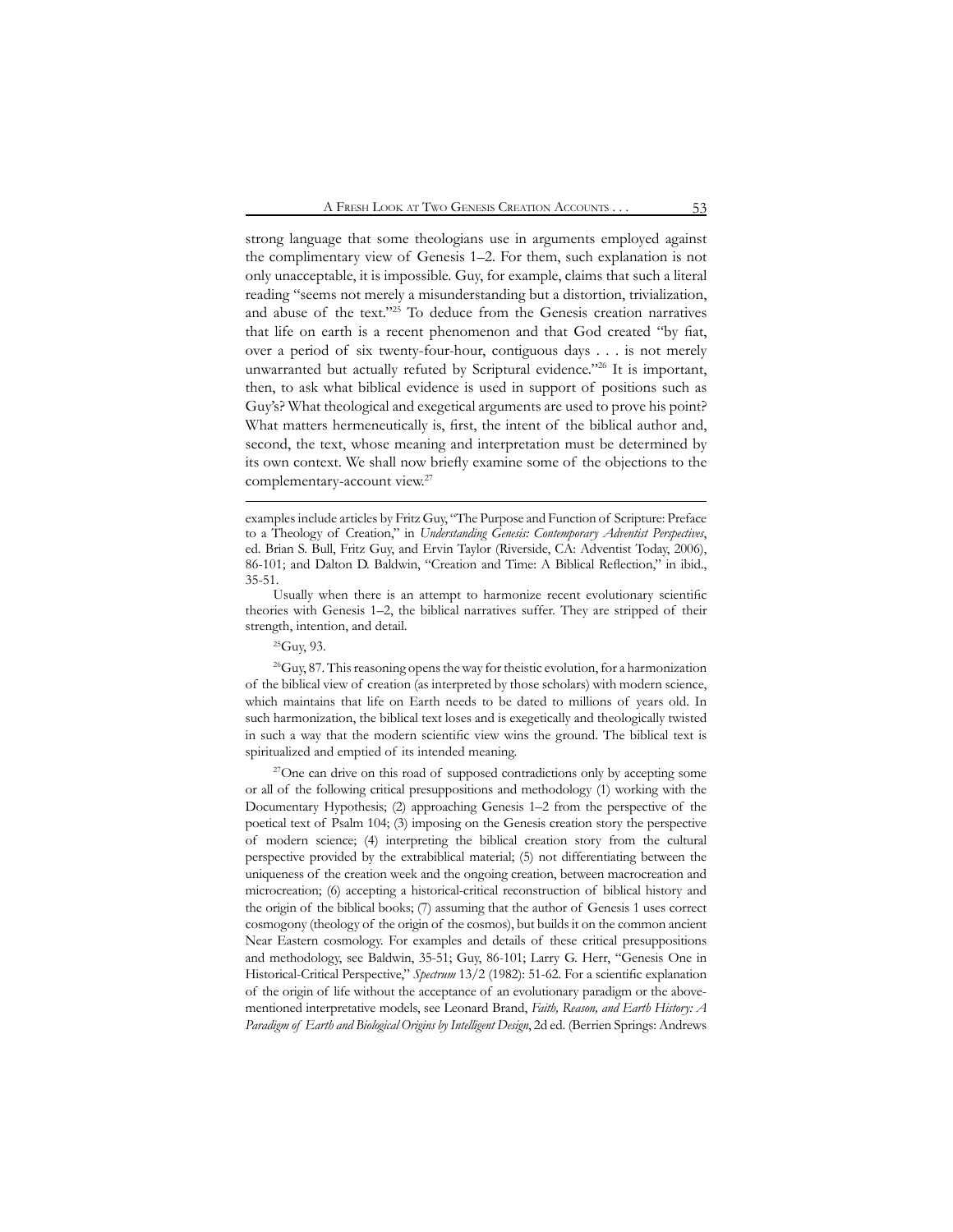### 1. The Story of Creation as Theology

The first objection against the literal and complementary understanding of the Genesis creation accounts is the claim that the biblical creation narratives must be read as "spiritual," "metaphorical," and "theological" text, rather than as a historical narrative with a description of factual events.28 The problem does not lie in the fact that Genesis 1–2 is a theological text. Of course, the creation narrative is theological, and one should not be surprised by it. It boldly proclaims that the living God is the Creator of life and everything around us. Its monotheistic interpretation, with its emphasis on the material world that was created as very good, is unprecedented and unique among the ancient Near Eastern literature. What is at stake is the nature of that theology. Is this creation theology rooted in history, and does it reflect the facts of life, or is it only a kerygmatic proclamation, a faith reflection that has very little to do with the reality of what actually happened in a factual account of the creation?

Theologians who consider these texts as a purely theological statement deny the historicity of these accounts. According to them, there was not a literal seven-day creation week during which God created life on Earth.<sup>29</sup> However, to separate theology and history reveals a narrow understanding of theology, because biblical faith is always rooted in time and space. All of God's salvific events are historical. In biblical theology, there is no discrepancy between faith, message, theology, and history. Genesis 1–2 is theology *par excellence*, in which time and space play a crucial role.

That the author of the biblical creation narratives writes from the theological point of view can be supported by the fact that he engages in a polemic with mythological stories of his time.<sup>30</sup> Thus this antimythological account reflects not only his knowledge of those extrabiblical creation epics, but also proves that he is free to make his own unique contribution as it was revealed to him (Deut 29:29; 2 Tim 3:16-17; Heb 11:3). The author is writing from a specific standpoint, emphasizing antimythological points in order to clarify the true origin of the world.<sup>31</sup>

29Baldwin, 36, 42; Guy, 87.

<sup>30</sup>See esp. Gerhard F. Hasel, "The Polemic Nature of the Genesis Cosmology," *EvQ* 46 (1974): 81-102.

<sup>31</sup>In the process of presenting truth, philosophical and hermeneutical presuppositions play a crucial role by functioning as glasses through which we interpret the biblical text and how we approach Scripture itself. Often the real problem is not unbelief, but the hermeneutics of those who interpret the biblical message. Especially significant is the problem of understanding history.

University Press, 2009); Ariel A. Roth, *Origins: Linking Science and Scripture* (Hagerstown, MD: Review and Herald, 1998).

<sup>&</sup>lt;sup>28</sup>Baldwin, 36, 40, 49; Guy, 94-95, 97-98.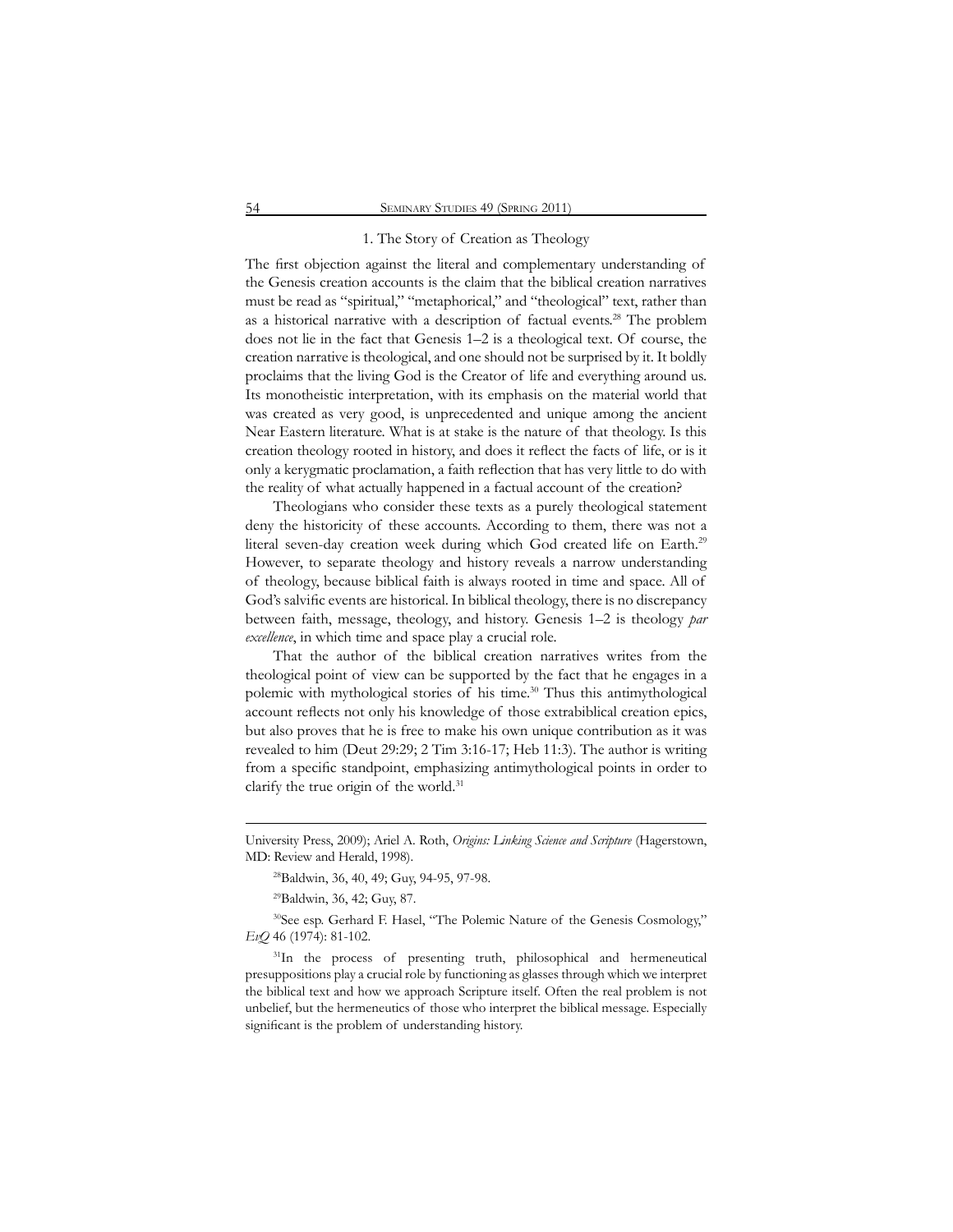How often I heard during my studies at the Protestant faculty in Prague: "What is important is the message, not history"! However, separating faith and history appears to lead to a tacit neodocetism, neognosticism, or neoplatonism.32 Consider how Jesus and Paul took the Genesis creation story historically at face value (Matt 19:4; 1 Cor 15:47-49). Historical fact and theological message belong inseparably together because salvation history is real history. The message of Jesus' resurrection is crucial, and this historical fact is our only hope for eternal life (John 20:27-29; 1 Cor 15:12-20; Gal 4:4; 1 John 4:1-3). Discrepancy or tension between faith and history is foreign to the biblical Hebrew thinking. It is thus important for biblical theology to be based upon true historical facts. Just as ideas, theology, and message are important, so is history. Theology and history, faith and the reality of life are not in contradiction; they fit together, are complementary, and do not stand against each other. Dissecting the text in order to separate theology and reality is artificial, because for the ancient readers the text formed a unity.

### 2. Creation Account as Worship?

The second objection against the complementary interpretation of the Genesis creation stories is the identification of its literary genre<sup>33</sup> as worship. It is claimed that these texts must be "experienced as worship."34 Are the creation accounts worship text, or do they only lead to worship? Undoubtedly, knowing God as our Creator should lead to an adoration of him who is worthy of our praises (see, e.g., Pss 8:1-9; 19:1-4; 104:1-3, 31-35; Isa 40:28; Jer 10:6-13; and Rev 4:11). Claus Westermann argues that "the real goal" of the biblical creation stories is "the praise of the Creator";<sup>35</sup> however, this does not mean that this text can be identified as worship.

<sup>32</sup>To attempt to find a historical core in the biblical narratives and reject the rest is like removing the layers of an onion in order to get to the core, but after taking off all the layers there is no core because an onion is composed only of various layers. To build our theology only on kerygma or faith and without reference to physical life and history, leaves theology and the philosophy of life without a core. This neoplatonic understanding of the biblical reality considers only spiritual things and ideas as good. While the spiritual message is important, so is history.

<sup>33</sup>The identification of a particular text with the literary genre is crucial for interpretation. Specific rules of interpreting are associated with different genres. Prophecy, parables, poetry, genealogy, narrative, hymn, prayer, lamentation must each be interpreted according to their individual genre in order to do proper justice to the studied text. It means that the reader must take seriously the literary genre in which the text is written and interpret it accordingly.

<sup>34</sup>Guy, 93. Marty E. Stevens identifies Genesis 1 as "a liturgy of praise" (*Theological Themes of the Old Testament* [Eugene, OR: Cascade, 2010], 2).

<sup>35</sup>Claus Westermann, *The Genesis Accounts of Creation* (Philadelphia: Fortress, 1964), 37. Westermann accurately observes that the biblical message about the Creator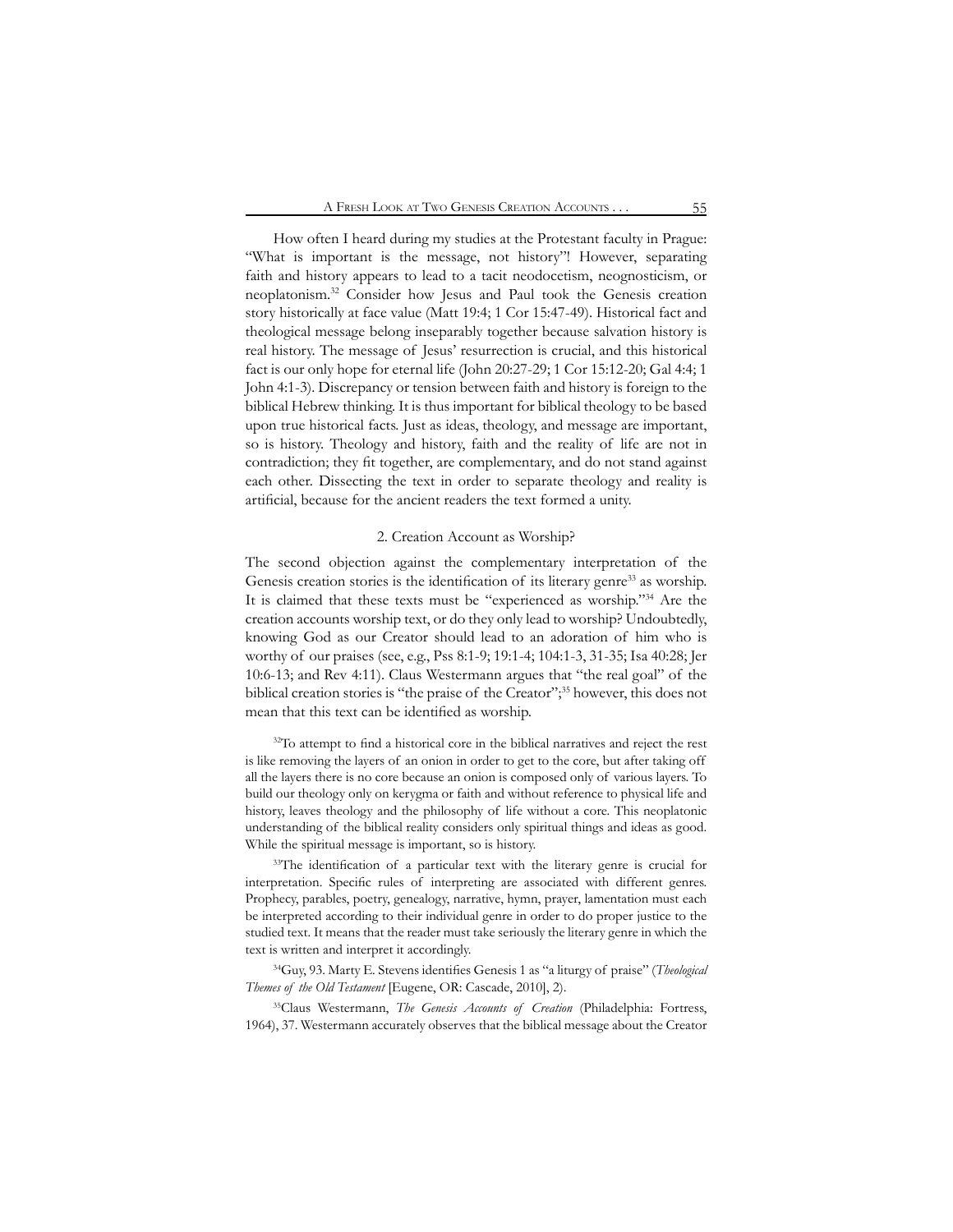The immediate context of the biblical creation narratives points explicitly to their literary genre as genealogy (Gen 2:4), rather than to their being mythology, poetry, prediction, metaphor, parable, worship, or hymn/liturgy. Genealogy is a historical account with obvious literal meanings: water is water, vegetation is vegetation, animals are animals, humans are humans, and days are days. Genealogy has literary patterns and repetitions, and this does not make it less historical and factual. Only three parts of the creation text of Genesis 1–2 are written in poetry (Gen 1:27; 2:2-3; 2:23).<sup>36</sup> This observation is even more important when one discovers that the literary structure of the whole book of Genesis can be divided into ten genealogies, $37$  which provides a hermeneutical clue for reading the creation accounts as historical narrative that are written primarily in prose.<sup>38</sup>

is almost always in the context of praise. An exception is Genesis 1–2, in which praises should be presupposed and anticipated because one cannot understand God as the Creator without admiring and praising him.

36Only three passages of Genesis 1–2 are actually written in poetry. This choice is deliberate and intentional, highlighting the crucial points of the creation story: (1) Gen 1:27—creation of humans in the image of God; (2) Gen 2:2-3—creation of the Sabbath, which was the establishment of the vertical relationship between God and humanity; and (3) Gen 2:23—expression of Adam's joy after God brought the woman to him, which was the establishment of horizontal relationship.

37See Jacques B. Doukhan, "The Genesis Creation Story: Text, Issues, and Truth," *Origins* 55 (2004): 17-18.

The Hebrew word *tôledôt* ("genealogy") is from the root *yālad*. There are ten genealogies given in Genesis (2:4; 5:1; 6:9; 10:1 [repeated in 10:32]; 11:10; 11:27; 25:12; 25:19; 36:1 [repeated in 36:9]; and 37:2). In the genre of genealogy, the most important pieces of a chain are usually the first and last elements. The last segment of the genealogy connects the whole unit with the following or another one. Genealogy is a factual, historical narrative of the family chain.

If the genealogies of Adam, Noah, Abraham (Terah), Isaac, and Jacob are literal and these persons are historical characters, it means that the author intended to interpret the genealogy of the heavens and the Earth in the same way. One needs to be consistent in the interpretation of the biblical text.

About the uniqueness of the Genesis genealogies, see esp. Richard S. Hess, "The Genealogies of Genesis 1–11 and Comparative Literature," in *"I Studied Inscriptions Before the Flood": Ancient Near Eastern, Literary, and Linguistic Approaches to Genesis 1–11*, Sources for Biblical and Theological Study 4, ed. Richard S. Hess and David Toshio Tsumura (Winona Lake: Eisenbrauns, 1994), 58-72; Gerhard F. Hasel, "The Genealogies of Gen 5 and 11 and Their Alleged Babylonian Backgrounds," *AUSS* 16 (1978): 361-374.

<sup>38</sup>Walter Kaiser speaks about "historical narrative prose" ("The Literary Form of Genesis 1–11," in *New Perspectives on the Old Testament*, ed. J. Barton Payne [Waco: Word, 1970], 48-65); John Sailhamer argues that the biblical creation account is a "historical narrative" and needs to be viewed as "mega-history," noting that "I maintain that the Genesis narratives are to be understood literally and realistically. 'Mega-history' is the notion that God has revealed a history of creation in literal and realistic narratives" (*Genesis Unbound: A Provocative New Look at the Creation Account*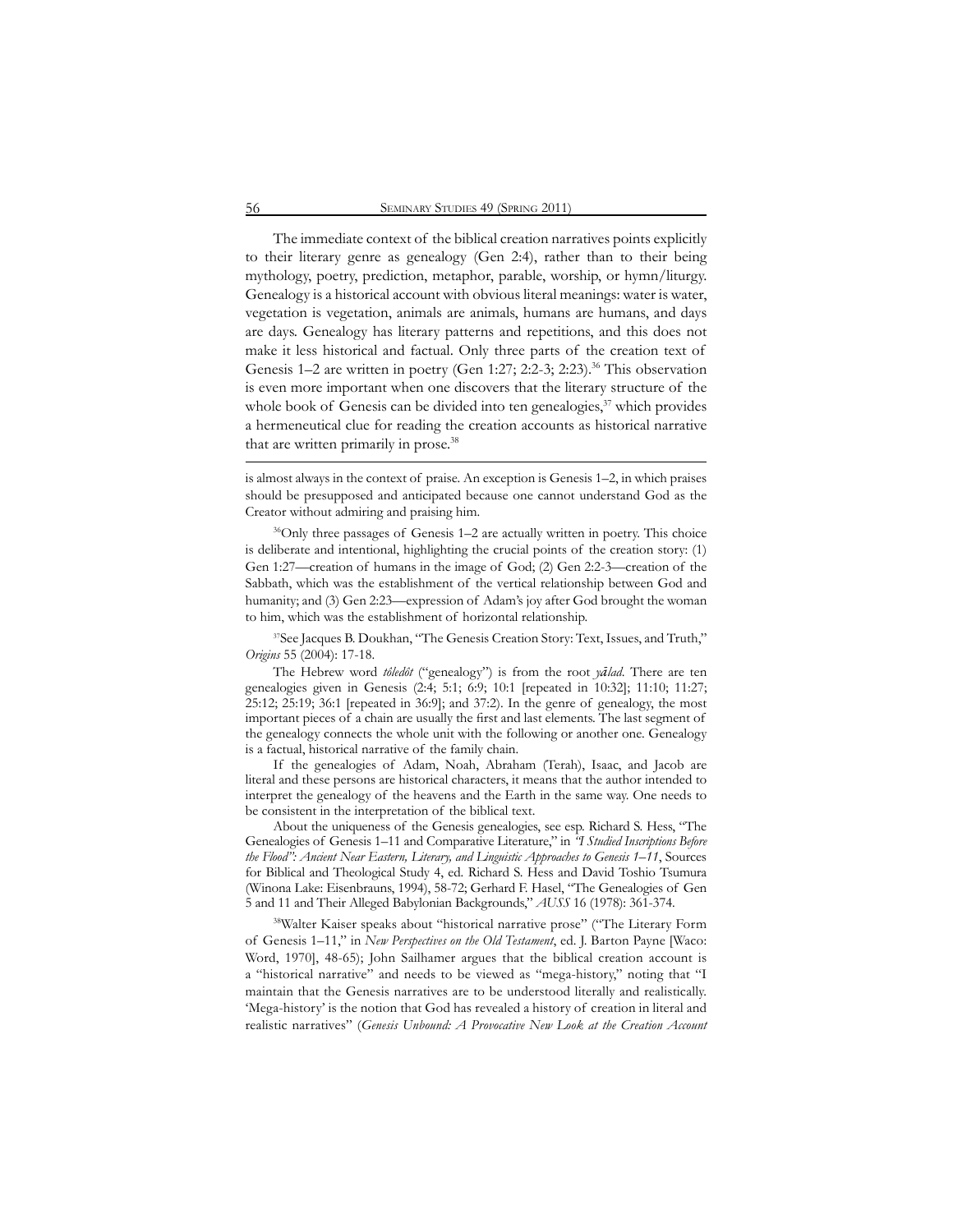### 3. Creation and the Light of the First Day

The third and most notoriously repeated argument points to a seeming contradiction within the first narrative regarding the events of the first and the fourth days of creation. The sequence of days was counted from the beginning of the creation week (Gen 1:5, 8, 13, 19, 23, 31; 2:2-3), and the phrase "and there was evening, and there was morning" (Gen 1:5, 8, 13, 19, 23, 31) was applied to each of the first six days.<sup>39</sup> However, if the definition of day includes the Earth's relationship to the sun, moon, and stars, what was the light of the first day if these heavenly bodies were created only on the fourth day? In addition, if plants were created on the third day, how could they survive without the sunshine?

The solution for many is that Genesis 1 is not meant to be read literally. We do not know exactly when our solar system was created. It could be during the initial creation of Gen 1:1 or on the first day of the creation week. This apparent discrepancy or even contradiction has led Bible scholars to propose several solutions to this puzzling phenomenon of the creation process. Among all the suggested interpretations, two are worthy of closer consideration:

The first view states that God's presence was the light of the first day. In Psalm 104, which is a poetic hymn describing each of the seven days of creation in the same sequence as Genesis 1, the light of the first day is associated with the glory of God, who wrapped himself "with light as with a cloak" (v. 2). The Lord is the light (Pss 27:1; 118:27; Isa 16:19; James 1:17; 1 John 1:5); therefore, his presence brings light; the light comes forth from God. Similarly, God's presence was the source of light during the exodus from Egypt (Exod 13:21), as well as during the Red Sea experience, in which the Lord was a light to Israel and darkness to the Egyptian army at the same time (Exod 14:19-20).<sup>40</sup>

The second view says that on the first day of creation, God created the solar system (this would explain the evening-morning cycle from the first day), but that the sun was not yet put to its intended purpose in relationship to the Earth. This would mean that on the fourth day God did not create the

<sup>[</sup>Sisters, OR: Multnomah, 1996], 245).

<sup>&</sup>lt;sup>39</sup>The author of the Genesis creation account wrote from an earthly (not from a cosmic) viewpoint. William Shea rightly asserts: "The Creation acts were revealed and recorded as if they had passed before an observer positioned upon the earth, not outside of its system. That point of view makes some elements in the narrative more understandable" ("Creation," in *Handbook of Seventh-day Adventist Theology*, ed. Raoul Dederen [Hagerstown, MD: Review and Herald, 2000], 420).

<sup>40</sup>The idea of light having existence independent of the sun is attested in Rev 21:23 and 22:5, where God himself is the light. Ancient rabbinic sources also mentioned that the light of the first creation day was the splendor of the divine presence. Although according to the biblical view, the sun is a source of physical light, God is the ultimate source of light (Isa 60:19-20).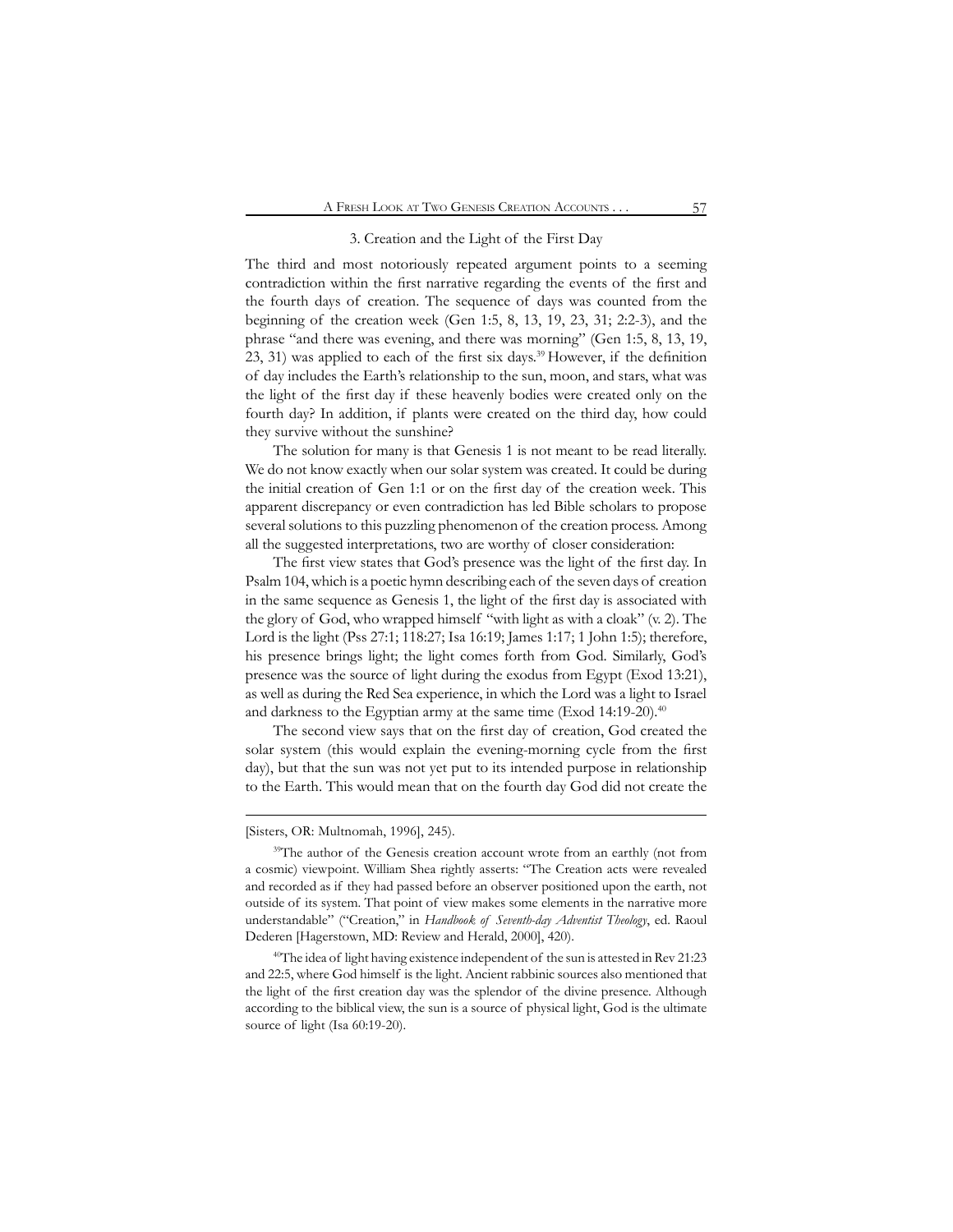sun and moon, but rather appointed them to govern the day and the night, to separate light from darkness, and to mark seasons, days, and years (Gen 1:14, 18). Thus the sun and moon were in existence from day one, but visible on the surface of the Earth only on and after the fourth day. It may be that the water above the earth (mentioned on the second day of creation, v. 7) or heavy clouds (Job 38:9) could have covered our planet, which prevented the sun from being seen on the Earth.<sup>41</sup> On the fourth day, the watery envelope or cloud cover would have disappeared.

According to the second view, careful analysis of the biblical text indicates that God did not create the sun and moon on the fourth day, but that he only appointed them to their specific tasks. Also Gen 1:14 can be translated as a purpose clause: "Let the lights . . . be (appointed) to separate the day from the night." This translation assumes that the luminaries were already in the firmament. It is important to note that the statement in Gen 1:16 that God made two lights may be rendered as "had made,"<sup>42</sup> implying that they were created before the fourth day. According to Hebrew grammar, such a translation is a legitimate possibility.43

There is a plausible possibility of combining the two proposed solutions because they could be complementary. God's presence may have been the principal source of light for the first three days, but this light could also have included light from the sun (the solar system being here from the first day). However, from the fourth day on the focus was directed on light coming forth from the astronomical bodies as we know them today.44

41Roth, 316-318. See also Frank Lewis Marsh, *Studies in Creationism* (Washington, DC: Review and Harold, 1950), 210-218.

<sup>42</sup>Hebrew does not have six forms of the past tense as we have in English. The Hebrew language expresses the past by accomplished action. It means that the translators need to choose according to the context how to interpret and render into English this accomplished action by deciding whether to use simple past, past continuous, present perfect, present perfect continuous, pluperfect (past perfect), or past perfect continuous.

43See *Gesenius' Hebrew Grammar*, ed. Emil Kautsch and A. E. Cowley, 2d ed. (Oxford: Clarendon, 1910), 348. Sailhamer, 132-134.

44On the basis of syntax, we can conclude that God did not create the stars on the fourth day. The words "He made" and "also" in "He made the stars also" were supplied by the translators; they are not in the Hebrew text. V. 16 can be translated as follows: "And God made the two great lights; the greater light to rule the day, the lesser light to rule the night with the stars" (Colin L. House, "Some Notes on Translating in Genesis 1:16," *AUSS* 25 [1987]: 247). Thus the starry heaven could have been created long before the creation week. According to Job 38:7, "the morning stars sang together, and all the sons of God shouted for joy" at the creation of the Earth. If "the morning stars" here represent angels and are understood as a personification of the starry heavens, then this text would support the existence of the angels and stars prior to the creation week.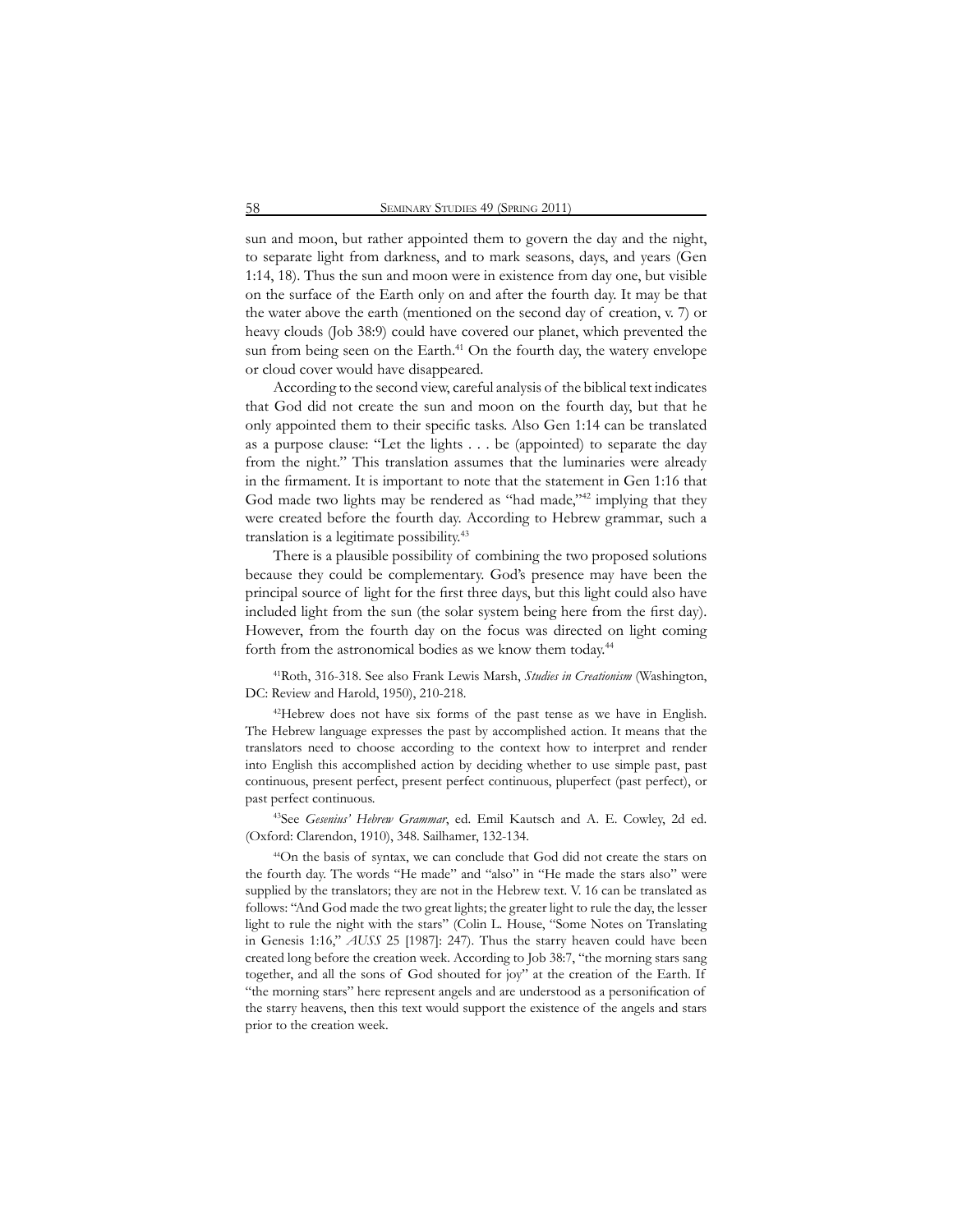### 4. The Lack of Rain and Cultivation

The fourth argument elaborates on the fact that there is a natural explanation for the absence of grass and shrubs: the lack of rain and cultivation (Gen 2:5). This seems like a contradiction to the creation of vegetation on day three, which Genesis 1 places before the creation of humans. Guy thus argues that "if a literal reading of the first representation [Gen 1] is presupposed, so that land and vegetation emerged (day 3) only seventy-two hours (more or less) before the creation of humanity (day 6), and if the second representation [Gen 2] is also read literally, the result is incoherent."45

First, Gen 2:5-6 states that "no shrub of the field [grass is not mentioned] had yet appeared on the earth and no plant of the field had yet sprung up, for the LORD God had not sent rain on the earth and there was no man to work the ground [note that the text does not speak simply about the existence of humans but about their specific activity, which was not yet needed], but streams came up from the earth and watered the whole surface of the ground."

Four things were not present before sin: thorny plants, agriculture, irrigation/cultivation, and rain. "Each of these things was introduced as a direct result of the entrance of sin."46 This passage, then, serves as an introductory or transitional text that anticipates Genesis 3 (chaps. 1–3 form a literary unit). Randall Younker correctly explains that Gen 2:4b-6 is "a bridge between the perfect Creation of chapter 1 and the introduction of sin into the world in chapter 3."47 Seen from this perspective, there is no contradiction between the two creation narratives.

# 5. The Sequence of Things Created are in Contradiction

The fifth and principal argument strongly asserts that the sequence of events on the sixth day as portrayed in the second creation account, if taken literally, contradicts the first creation story. The sequence of events according to Genesis 2 is as follows, while a comparison with Genesis 1 is in parentheses:

- 1. Man (formed on the sixth day)
- 2. Vegetation (appeared on the third day)
- 3. Animals (made on the sixth day) and birds (made on the fifth day)
- 4. Woman (created on the sixth day)

For the relationship between light(s) and time, see H. Ross Cole, "Genesis1:14— Translation Note," *AUSS* 45 (2007): 63-67.

<sup>45</sup>Guy, 95.

<sup>46</sup>Randall W. Younker, *God's Creation: Exploring the Genesis Story* (Nampa, ID: Pacific Press, 1999), 50-58.

<sup>47</sup>Ibid., 57.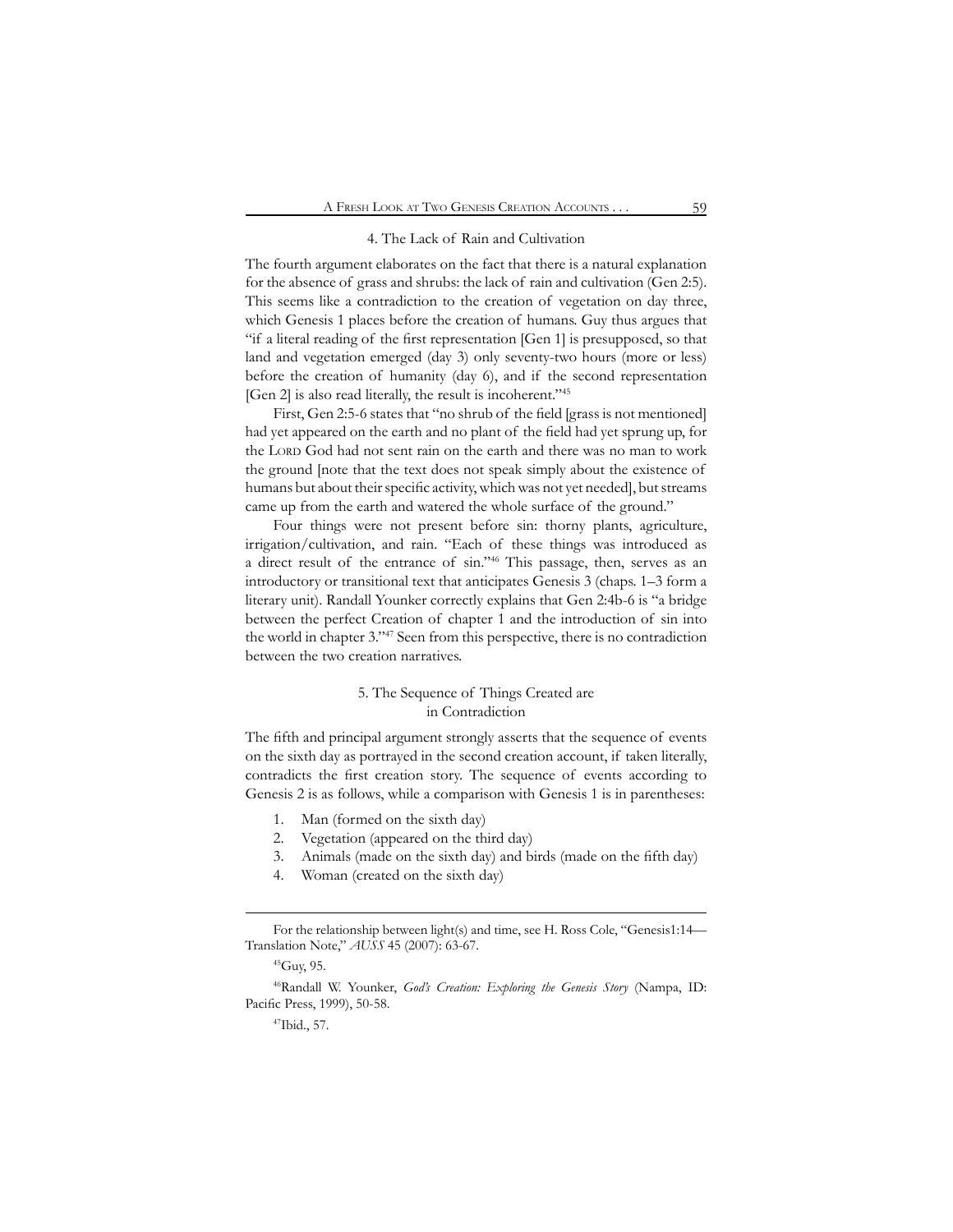Friedman argues that the two accounts contradict each other even though they describe the same event, because they present what happened in a different order: "In the first version, God creates plants first, then animals, then man and woman. In the second version, God creates *man* first. Next, he creates plants. Then, so that the man should not be alone, God creates animals. And last, after the man does not find a satisfactory mate among the animals, God creates woman."48 Thus the result is evident: if seen from this perspective, there is a contradiction between the two accounts, because vegetation was created on the third day, birds on the fifth, and animals on the sixth.

Two issues are involved: the creation of vegetation and the formation of animals and birds. A closer look at the text suggests an alternative interpretation: "Now the LORD God had planted a garden in the east, in Eden; and there he put the man he had formed. And the LORD God made all kinds of trees grow out of the ground—trees that were pleasing to the eye and good for food. In the middle of the garden were the tree of life and the tree of the knowledge of good and evil.... The Lord God took the man and put him in the Garden of Eden to work it and take care of it" (Gen 2:8-9, 15).

The text speaks about God's planting of the Garden of Eden for humans, where he created a variety of beautiful trees, including two special trees in the middle of the Garden—the Tree of Life and the Tree of the Knowledge of Good and Evil. This act of creating a special place for the first humans is not in contradiction with Genesis 1 because God's two different activities are described. Genesis 1 addresses the creation of all plants in general, whereas Genesis 2 covers a specific creation, namely, the Garden of Eden with fruit trees. It means God made an orchard for humans with ready-to-eat fruit. This is additional information to what God did according to Genesis 1.

The second issue, the formation of birds and animals, leads to the question: Did God create birds and animals on the fifth and six days, respectively, as in Genesis 1, or did he make them after the creation of Adam, as it is suggested by a quick reading of Genesis 2? Again, two different actions of God are described in the two narratives. In Gen 2:18-21,

The LORD God said, "It is not good for the man to be alone. I will make a helper suitable for him." Now the LORD God had formed out of the ground all the beasts of the field and all the birds of the air. He brought them to the man to see what he would name them; and whatever the man called each living creature, that was its name. So the man gave names to all the livestock, the birds of the air and all the beasts of the field. But for Adam no suitable helper was found. So the LORD God caused the man to fall into a deep sleep; and while he was sleeping, he took one of the man's ribs and closed up the place with flesh.

48Friedman, 51. The same is argued by Guy, 94, and Baldwin, 46.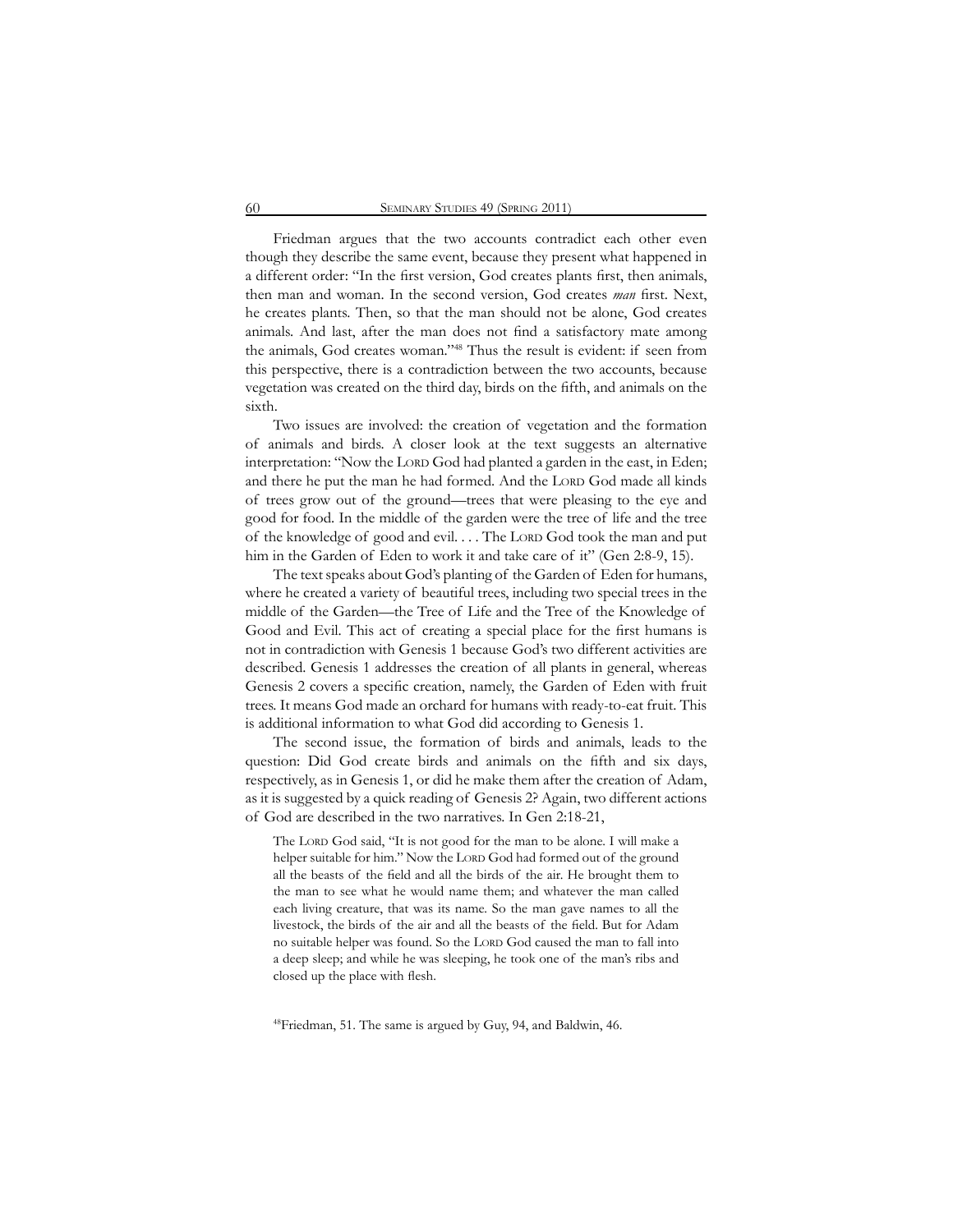There are two possible explanations for this phenomenon: The first, which is less likely, puts the past tense of the sentence, "The Lord God formed out of the ground all the beasts of the field and all the birds of the air," into the pluperfect,<sup>49</sup> which would mean that God "had formed" animals and birds already, but now he brings some of them to Adam to name.50

Another explanation is given by Cassuto, who suggests that here one encounters God's special creation made for this unique occasion in the life of Adam. It means that the LORD God, in addition to his previous creation of animals and birds, formed some new creatures and brought them to Adam in order to be named. This specific action was done in order to create in Adam feelings of need for a partner.<sup>51</sup> Cassuto states:

Had the meaning, therefore, been that the Lord God created them then, they should have been referred to in unmistakable terms. . . . Hence it seems that in the passage *before us* [verses 19–20] . . . we must understand the creation of the beasts and the flying creatures in a similar sense to that of the growing of the trees in v. 9, to wit, that of all the species of beasts and flying creatures that had already been created and had spread over the face of the earth and the firmament of the heavens, the Lord God now formed particular specimens for the purpose of presenting them all before man in the midst of the Garden.<sup>52</sup>

Verses 19-20 are, then, an insertion into the story for the purpose of explaining why it was not good for Adam to be alone. This intermission had a specific purpose to create in Adam a need for a companion for life. God first expressed his desire to create a companion for Adam. After God's statement, one would expect that immediate action would be taken, but the reader needs to wait until v. 21 to witness the continuation of the story. In between, Adam names animals and birds to find out that he has no "helper suitable to him." This phrase forms an *inclusio* for that insertion (vv. 18 and 20 end with the same thought that no suitable help was there for Adam). Verse 21 is a natural fulfillment of v. 18. Verse 21 describes the result. Thus

### 49See n. 42 above.

50The meaning of the word "all" (*qol*) can vary according to its context: either in the sense of totality or partiality. See Jiří Moskala, *The Laws of Clean and Unclean Animals in Leviticus 11: Their Nature, Theology and Rationale (An Intertextual Study)*, Adventist Theological Society Dissertation Series 4 (Berrien Springs: Adventist Theological Society Publications, 2000), 240, 249.

# 51See Cassuto, *A Commentary on the Book of Genesis*, 128-133.

52Ibid., 129. Doukhan rightly underscores, in regard to the problem of the apparent chronological discrepancies between the first and the second creation narratives, that "it is resolved as soon as" we realize that in Genesis 2 "the perspective is essentially anthropocentric: everything is there in connection with mankind" (for details, see Doukhan, *The Genesis Creation Story*, 174).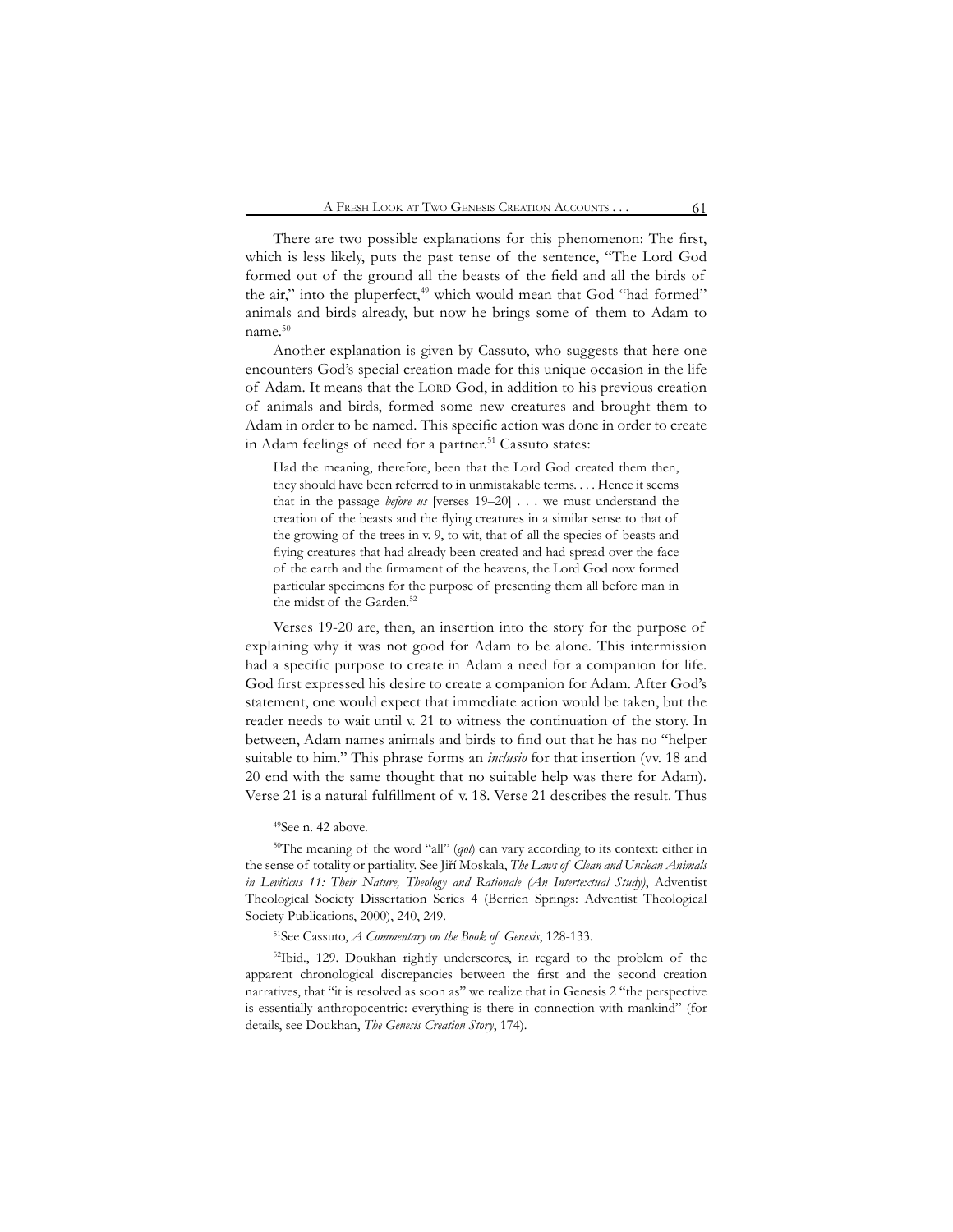v. 18 speaks about God's decision to make a partner for Adam, and v. 21 describes how he did it.

#### 6. The Days of Creation

The sixth objection argues for the symbolic nonliteral days of creation in the first narrative. Were the creation days intended by the author to be twentyfour-hour or indefinite periods of time?

There are several good reasons for understanding the creation days to be identical to our week as we know it. The pentagonal evidence associated with the term "day" in Genesis 1 (singular in form; always connected with a numeral; standing as a plain noun without a preposition or any other kind of constructions; preceded by the temporal phrase; and tied with the divine rest) points unequivocally to one conclusion: the author of the book of Genesis intended to say that the "day" of the creation week is a regular day consisting of a twenty-four-hour period and cannot be interpreted figuratively.

On literary, syntactical, phraseological, intertextual, exegetical, and contextual grounds, one can confidently state that the creation week (the only time-cycle that is not derived from the natural astronomical phenomena) must be understood as consisting of seven literal, historical, factual, consecutive, and contiguous days. The author's purpose was to provide an account of what actually happened during the creation week of divine activity. According to Marcus Dods, if the word "day" in Genesis 1 does not refer to a regular day, "the interpretation of Scripture is hopeless."53 A brief examination of the grounds for interpretation offers the following results:

a. *Literary genre*. The immediate context of the first story points explicitly to its literary genre as genealogy, i.e., a historical account (see above).

b. *Syntax*. The noun "day" (used 2,304 times in the Hebrew Bible) consistently occurs in the creation week in the singular.<sup>54</sup> Other characteristics of the word "day" in the first account include: it never occurs together with a preposition, suffix, comparative particle, or in a construct state, but always as a plain noun. Further, each day of creation is always accompanied by a numeral. Each time the Bible uses the noun "day" in combination with a numeral (used 150 times in the Hebrew Bible), it consistently refers to a regular twenty-four-

<sup>53</sup>Marcus Dods, *Genesis*, Expositor's Bible (Grand Rapids: Eerdmans, 1948), 1:4. For a detailed study on this topic, see Gerhard F. Hasel, "The 'Days' of Creation in Genesis 1: Literal 'Days' or Figurative 'Periods/Epochs' of Time?" in *Creation, Catastrophe, and Calvary*, ed. John T. Baldwin (Hagerstown, MD: Review and Herald, 2000), 48-68; Walter M. Booth, "Days of Genesis 1: Literal or Nonliteral?" *JATS* 14/1 (2003): 101-120.

<sup>54</sup>For details, see n. 9 above.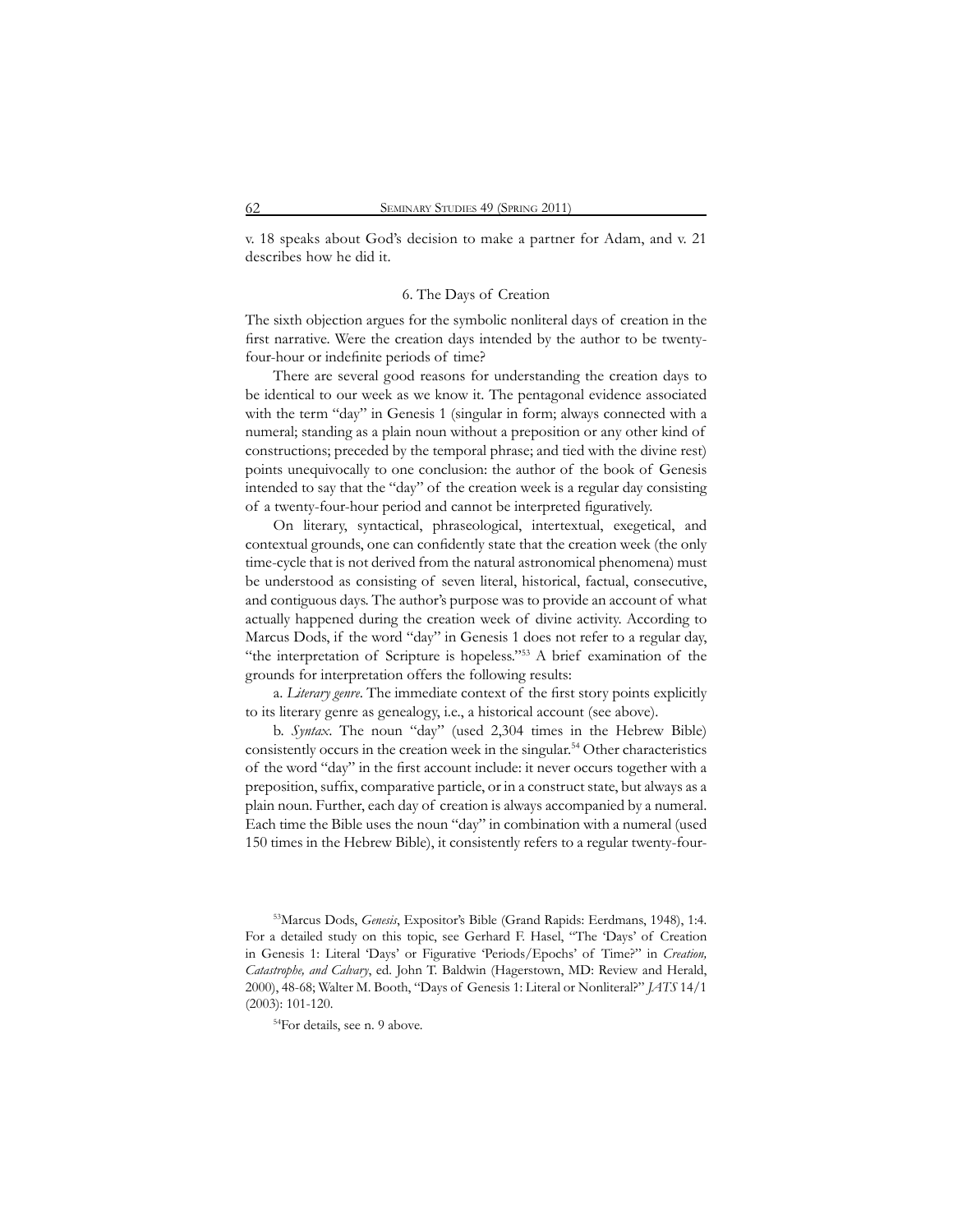hour day.55 Finally, when the word "day" is used in a numbered series, it always refers to a normal day (see Num 7:10-83; 29:1-35).

c. *Phraseology*. The unique phrase "and there was evening, and there was morning" always precedes a particular day of creation (Gen 1:5, 8, 13, 19, 23, 31), thereby providing a temporal boundary that implies the existence of a day consisting of a twenty-four-hour period.

d. *Intertextuality*. Other scriptural texts also interpret the seven days of creation in a literal way. Two classic Sabbath passages about divine rest powerfully testify to this effect by giving an example for humans to emulate: "For in six days the Lord made the heavens and the earth, the sea, and all that is in them, but he rested on the seventh day" (Exod 20:11); and "For in six days the Lord made the heavens and the earth, and on the seventh day he abstained from work and rested" (Exod 31:17).

e. *Witness of biblical scholarship*. Gerhard von Rad stresses that "The seven days are unquestionably to be understood as actual days and a unique, unrepeatable lapse of time in the world."56 Terence Fretheim agrees, noting: "Other possibilities for understanding *day* (symbolic; sequential but not consecutive; liturgical) are less likely. Efforts to understand *day* in terms of, say, evolutionary periods, betray too much of an interest in harmonization."<sup>57</sup> Gordon Wenham concurs: "There can be little doubt that here 'day' has its basic sense of a 24-hour period."58 James Barr aptly states: "So far as I know there is no professor of Hebrew or Old Testament at any world-class university who does not believe that writer(s) of Genesis 1–11 intended to convey to their readers the ideas that . . . creation took place in a series of six days which were the same as the days of 24 hours we now experience."<sup>59</sup>

<sup>55</sup>The unsurprising exception to this rule is "days" mentioned in the apocalyptic literary genre, namely Zech 14:7 and Dan 12:11-12. The Genesis creation narratives, however, have nothing predictive in their content.

56Gerhard von Rad, *Genesis: A Commentary* (Philadelphia: Westminster, 1962), 65.

57Terence E. Fretheim, *God and World in the Old Testament: A Relational Theology of Creation* (Nashville: Abingdon, 2005), 62.

<sup>58</sup>Wenham, *Genesis 1–15*, 19. For a different view, see John H. Walton, who argues only for the functional usage of the creation days in Genesis 1 (*The Lost World of Genesis One: Ancient Cosmology and the Origins Debate* [Downers Grove: InterVarsity Academic, 2009], 54-71). However, function is always intimately connected with reality—they are inseparable, as the function of a car is closely linked with the car itself.

<sup>59</sup>From James Barr's personal letter to David C. K. Watson (23 April 1984), published in the *Newsletter* of the Creation Science Association of Ontario, 3/4 (1990/91). This is also confirmed by lexicographers, see, e.g., Ludwig Koehler and Walter Baumgartner, *The Hebrew and Aramaic Lexicon of the Old Testament* (Boston: Brill, 2001); David J. A. Clines, ed., *The Dictionary of Classical Hebrew* (Sheffield: Sheffield Academic Press, 1993); Ernst Jenni and Claus Westermann, eds., *Theological Lexicon of the Old Testament*, trans. Mark E. Biddle (Peabody, MA: Hendrickson, 1997).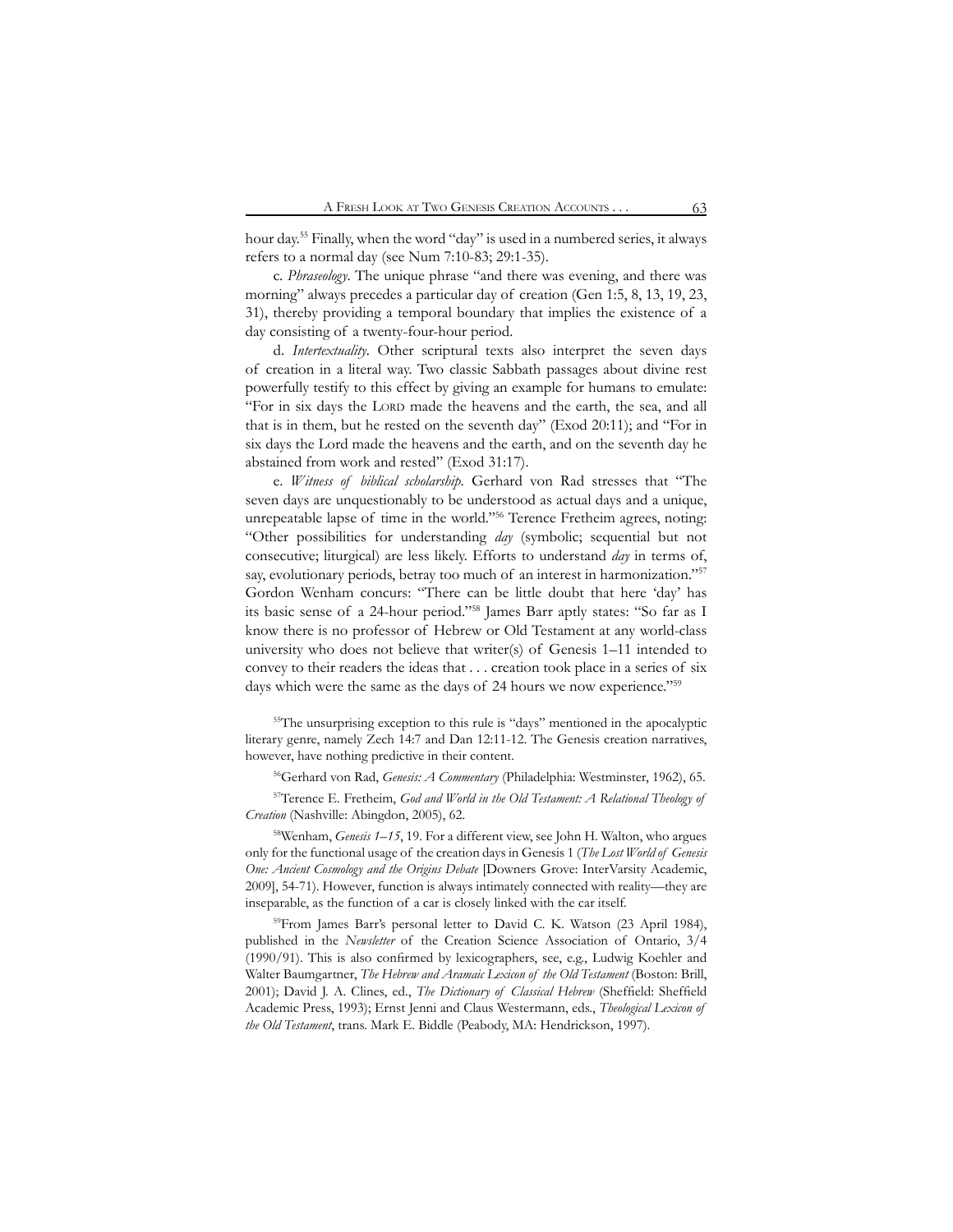#### 7. Death before Sin?

The seventh objection has to do with the existence of death before the fall into sin (Genesis 3). This approach has to admit by default that death already existed before the fall. Richard Rice tries to smooth this *scandalon* by making a distinction between natural and moral evil.<sup>60</sup>

However, according to the Genesis creation accounts, there is no room for death as all stress is on the creation of life and death is neither presupposed nor implied. On the contrary, the author underlines that the created world was originally "good" (1:4, 10, 12, 18, 21, 25) and "very good" (1:31), and creation was "not yet" affected by sin or death (2:5-6). Death will come into the picture only in Genesis 3 in relationship to the fall of Adam and Eve. The presence of death before the fall paints a distorted picture of God and twists his loving character. Such a God who would use death, predation, and cruelty in the evolutionary process would not deserve one's admiration, but rather would tend to create atheists and agnostics. This fall described in Genesis 3, and not God, is the actual cause of death, predation, cruelty, and the evil we experience in today's world.

### *Final Conclusion*

Good theology must be built on solid exegesis. None of the seven scrutinized arguments used against the literal reading of the Genesis creation accounts has a satisfying theological-exegetical or hermeneutical strength or logic. Those who argue for a nonliteral reading of the text impose a superficial reading on it that is foreign to its intended meaning. There is a better and more consistent way to interpret the suggested theological-exegetical "problems" than by placing these two narratives in opposition to each other.<sup>61</sup> The stories are

60See Richard Rice, "Creation, Evolution, and Evil," in *Understanding Genesis: Contemporary Adventist Perspectives*, ed. Brian Bull, Fritz Guy, and Ervin Taylor (Riverside, CA: Adventist Today Foundation, 2006), 10-22. See also Ervin Taylor, "Death Before Sin?—Yes," *Adventist Today* 18/4 (2010): 10-13. On the opposite view, see Younker, *God's Creation*, 68-75; Jacques B. Doukhan, "Where Did Death Come From? A Study of the Genesis Creation Story," *Adventist Perspectives* 4/1 (1990): 16-18; idem, "When Death Was Not Yet"; J. David Newman, "Death Before Sin?—No," *Adventist Today* 18/4 (2010): 7-9; Davidson, "The Biblical Account of Origins," 38-43. For a view that the Earth was not in a negative condition of "chaos" when it was in a state of *tohu* ("unformed") and *bohu* ("unfilled") according to Gen 1:2, see Roberto Ouro, "The Earth of Genesis 1:2: Abiotic or Chaotic? Part I," *AUSS* 36 (1998): 259-276; idem, "The Earth of Genesis 1:2: Abiotic or Chaotic? Part II," *AUSS* 37 (1999): 39-53; idem, "The Earth of Genesis 1:2: Abiotic or Chaotic? Part III," *AUSS* 38 (2000): 59-67; Kenneth A. Mathews, *Genesis 1:1–11:26*, NAC (Nashville: Broadman & Holman, 1996), 140-144.

61It seems that some scholars underestimate the sense for unity in the ancient world. Why would the final redactor of the Pentateuch be so naive as to put together two contradictory narratives?